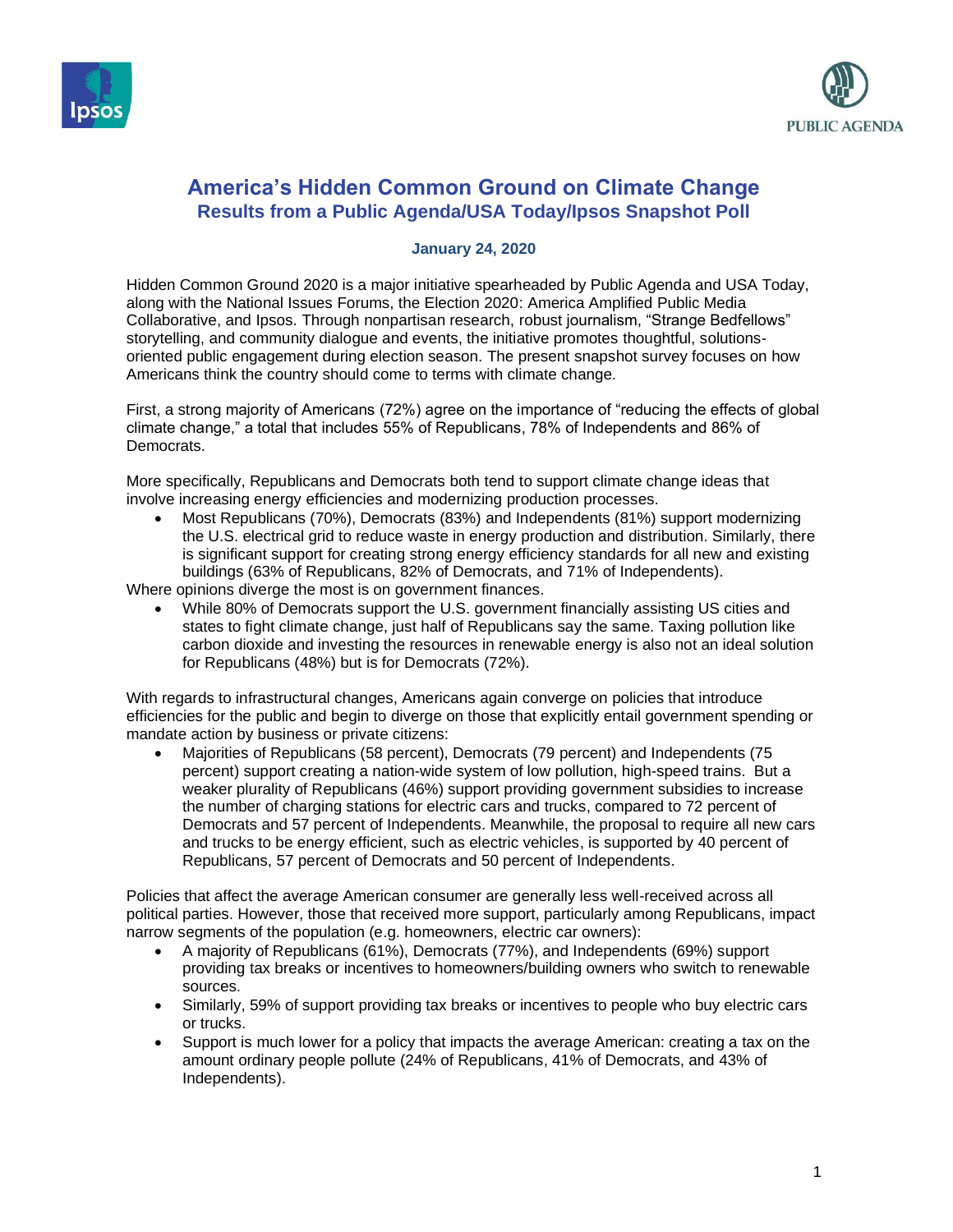



Overall, Americans, regardless of party affiliation, are supportive of policies that mandate recycling:

- 69% support mandating recycling for nearly all American businesses (57% of Republicans, 80% of Democrats, and 76% of Independents).
- 63% support mandating recycling for nearly all American households (53% of Republicans, 70% of Democrats, 72% of Independents)
- 66% support providing government grants and tax incentives for recycling companies (60% of Republicans, 75% of Democrats, and 69% of Independents).

Hidden Common Ground 2020 is supported by a diverse group of foundations, including the John S. [and James L. Knight Foundation,](https://knightfoundation.org/) [the Charles Koch Foundation,](https://www.charleskochfoundation.org/) and the [Rockefeller Brothers Fund,](https://www.rbf.org/)  as well as through a research partnership with the [Kettering Foundation](https://www.kettering.org/) and by individual donors.

**For full results, please refer to the following annotated questionnaire.**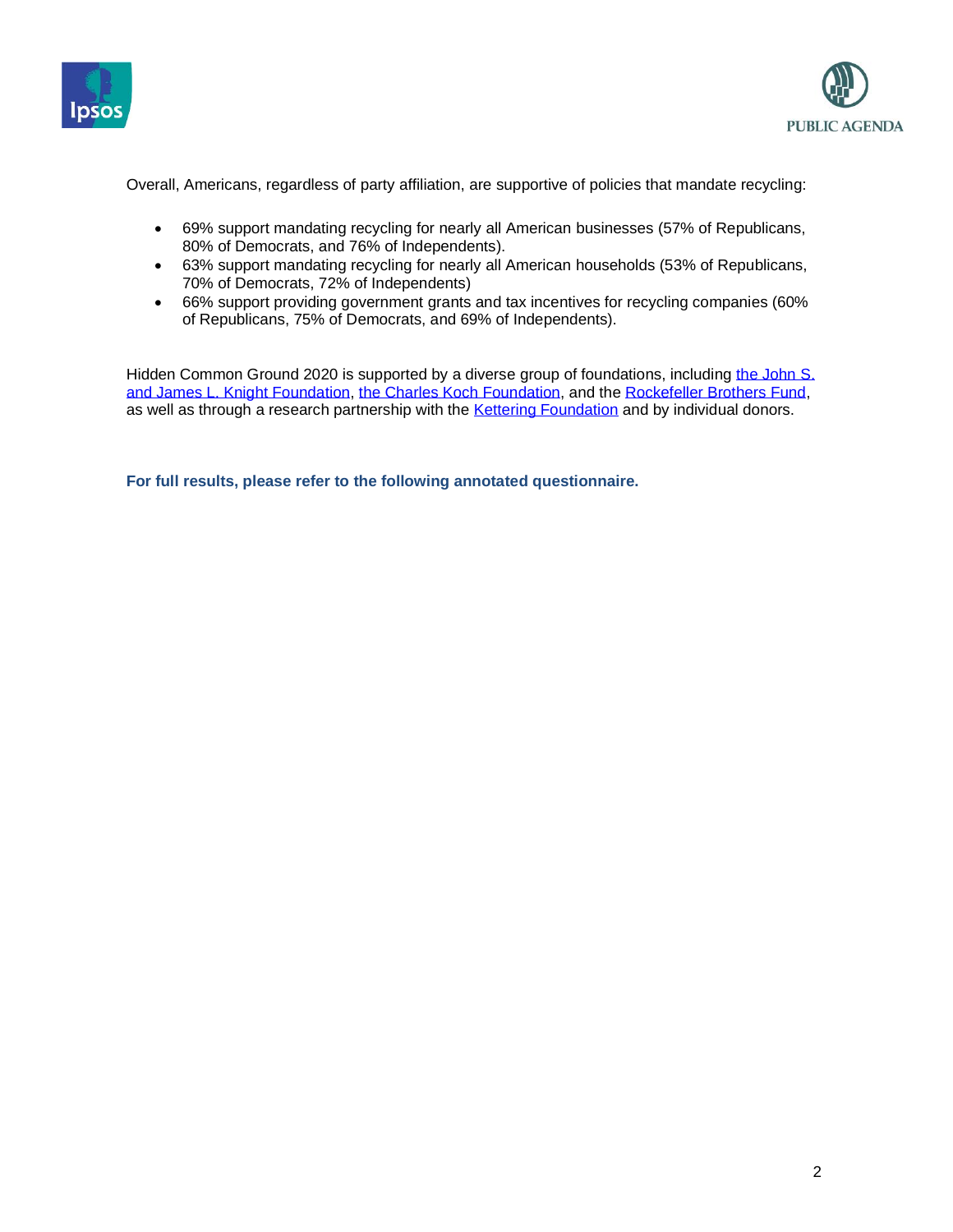



# **Full Annotated Questionnaire:**

### 1. Would you support or not support the following ideas?

# Total Support Summary

|                                                                                                                                                              | <b>Total</b><br>$(N=1,006)$ | Republican<br>$(N=397)$ | <b>Democrat</b><br>$(N=407)$ | Independent<br>$(N=102)$ |
|--------------------------------------------------------------------------------------------------------------------------------------------------------------|-----------------------------|-------------------------|------------------------------|--------------------------|
| Modernizing the U.S. electrical grid to reduce<br>waste in energy production and distribution                                                                | 76%                         | 70%                     | 83%                          | 81%                      |
| Reducing the effects of global climate change                                                                                                                | 72%                         | 55%                     | 86%                          | 78%                      |
| Creating stronger energy efficiency standards<br>for all new and existing buildings                                                                          | 71%                         | 63%                     | 82%                          | 71%                      |
| Government investment in technologies to<br>remove carbon dioxide from the atmosphere<br>to slow climate change                                              | 68%                         | 55%                     | 81%                          | 64%                      |
| The United States government financially<br>assisting US cities and states to help with<br>their efforts to fight climate change                             | 65%                         | 50%                     | 80%                          | 63%                      |
| Shifting all U.S. energy production away from<br>coal and oil, and towards renewable sources<br>like solar, wind, hydroelectric, or nuclear<br>power by 2050 | 62%                         | 46%                     | 77%                          | 65%                      |
| Taxing pollution like carbon dioxide and<br>investing the resources in renewable energy                                                                      | 59%                         | 48%                     | 72%                          | 57%                      |
| The government creating a "Green Investment<br>Bank" in order to invest in businesses and<br>technologies that reduce the effects of climate<br>change       | 59%                         | 46%                     | 67%                          | 63%                      |
| The United States government financially<br>assisting developing nations with their efforts<br>to fight climate change                                       | 54%                         | 36%                     | 70%                          | 58%                      |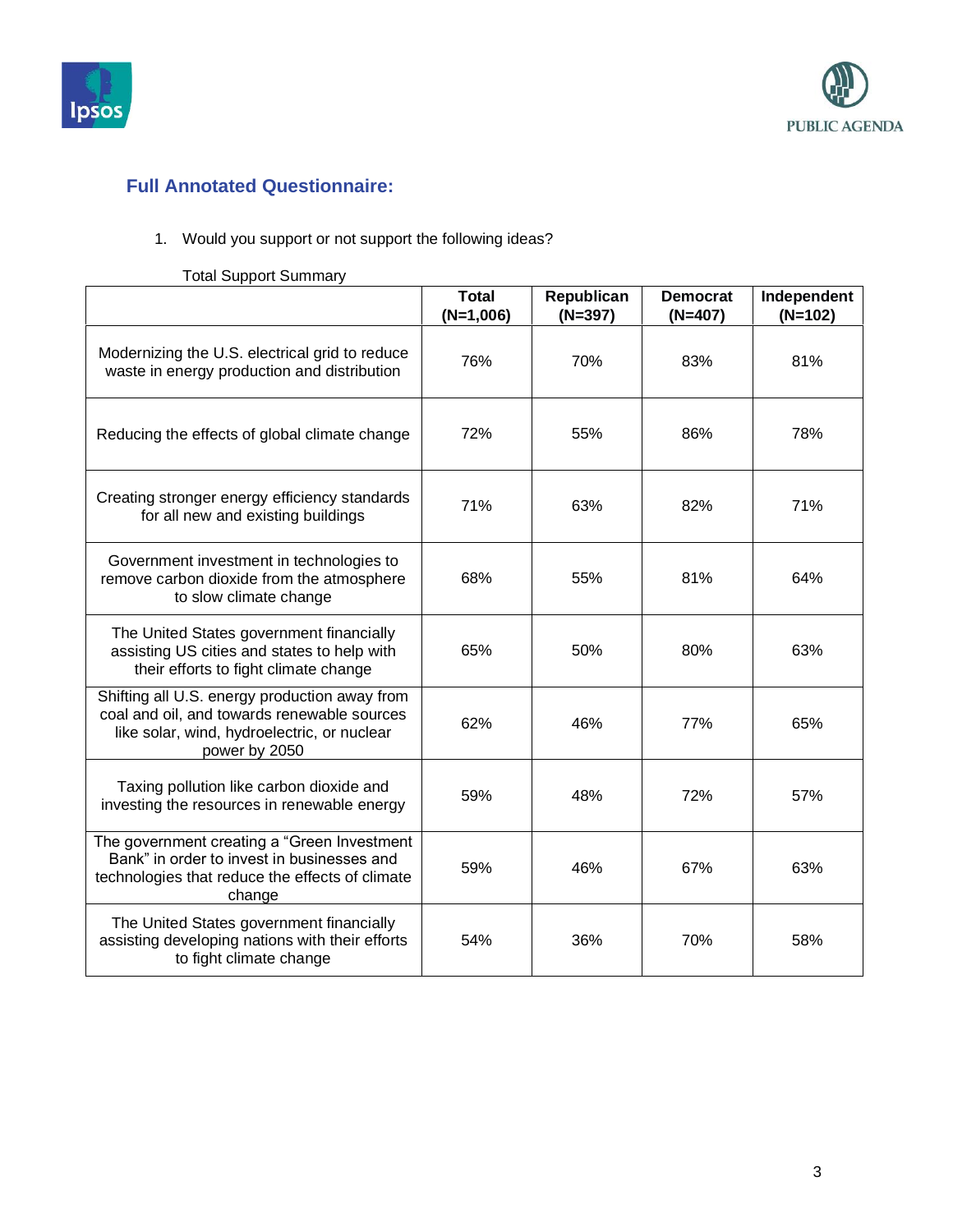



|                                                                           | <b>Total</b> | Republican | <b>Democrat</b> | Independent |
|---------------------------------------------------------------------------|--------------|------------|-----------------|-------------|
| It sounds very good to me, and I<br>would support it                      | 34%          | 20%        | 49%             | 31%         |
| It sounds somewhat good to me, and<br>I would probably support it         | 28%          | 26%        | <b>27%</b>      | 34%         |
| It does not sound very good to me,<br>and I would probably not support it | 12%          | 15%        | 10%             | 8%          |
| It does not sound good at all, and I<br>would not support it              | 11%          | 24%        | 1%              | 9%          |
| Don't know/Don't have enough<br>information to say                        | 15%          | 14%        | 12%             | 17%         |
| Support (Net)                                                             | 62%          | 46%        | 77%             | 65%         |
| Not support (Net)                                                         | 23%          | 39%        | 11%             | 18%         |

a. Shifting all U.S. energy production away from coal and oil, and towards renewable sources like solar, wind, hydroelectric, or nuclear power by 2050

b. Modernizing the U.S. electrical grid to reduce waste in energy production and distribution

|                                                                           | <b>Total</b> | Republican | <b>Democrat</b> | Independent |
|---------------------------------------------------------------------------|--------------|------------|-----------------|-------------|
| It sounds very good to me, and I<br>would support it                      | 41%          | 32%        | 54%             | 34%         |
| It sounds somewhat good to me, and<br>I would probably support it         | 35%          | 37%        | 28%             | 47%         |
| It does not sound very good to me,<br>and I would probably not support it | 7%           | 11%        | 5%              | 3%          |
| It does not sound good at all, and I<br>would not support it              | 3%           | 7%         | 2%              | $\star$     |
| Don't know/Don't have enough<br>information to say                        | 14%          | 13%        | 11%             | 16%         |
| Support (Net)                                                             | 76%          | 70%        | 83%             | 81%         |
| Not support (Net)                                                         | 11%          | 17%        | 6%              | 3%          |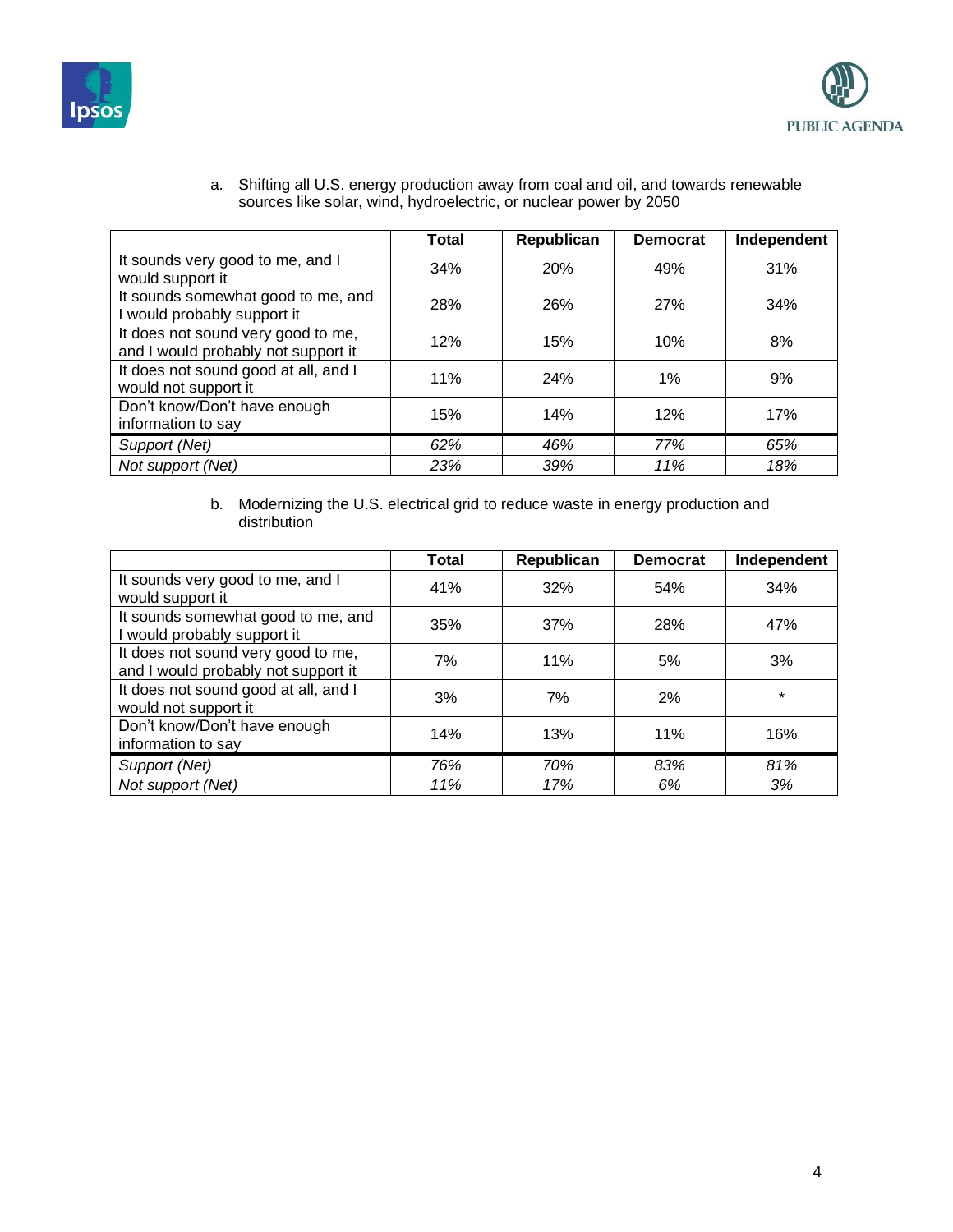



|                                                                           | Total | Republican | <b>Democrat</b> | Independent |
|---------------------------------------------------------------------------|-------|------------|-----------------|-------------|
| It sounds very good to me, and I<br>would support it                      | 27%   | 17%        | 37%             | 25%         |
| It sounds somewhat good to me, and<br>I would probably support it         | 32%   | 31%        | 34%             | 32%         |
| It does not sound very good to me,<br>and I would probably not support it | 14%   | 16%        | 12%             | 18%         |
| It does not sound good at all, and I<br>would not support it              | 11%   | 23%        | 3%              | 5%          |
| Don't know/Don't have enough<br>information to say                        | 16%   | 13%        | 13%             | 19%         |
| Support (Net)                                                             | 59%   | 48%        | 72%             | 57%         |
| Not support (Net)                                                         | 24%   | 39%        | 15%             | 24%         |

## c. Taxing pollution like carbon dioxide and investing the resources in renewable energy

#### d. Government investment in technologies to remove carbon dioxide from the atmosphere to slow climate change

|                                                                           | <b>Total</b> | Republican | <b>Democrat</b> | Independent |
|---------------------------------------------------------------------------|--------------|------------|-----------------|-------------|
| It sounds very good to me, and I<br>would support it                      | 36%          | 24%        | 53%             | <b>20%</b>  |
| It sounds somewhat good to me, and<br>I would probably support it         | 32%          | 31%        | 28%             | 44%         |
| It does not sound very good to me,<br>and I would probably not support it | 10%          | 15%        | 5%              | 14%         |
| It does not sound good at all, and I<br>would not support it              | 6%           | 15%        | $\star$         | 3%          |
| Don't know/Don't have enough<br>information to say                        | 16%          | 15%        | 13%             | 19%         |
| Support (Net)                                                             | 68%          | 55%        | 81%             | 64%         |
| Not support (Net)                                                         | 17%          | 30%        | 6%              | 16%         |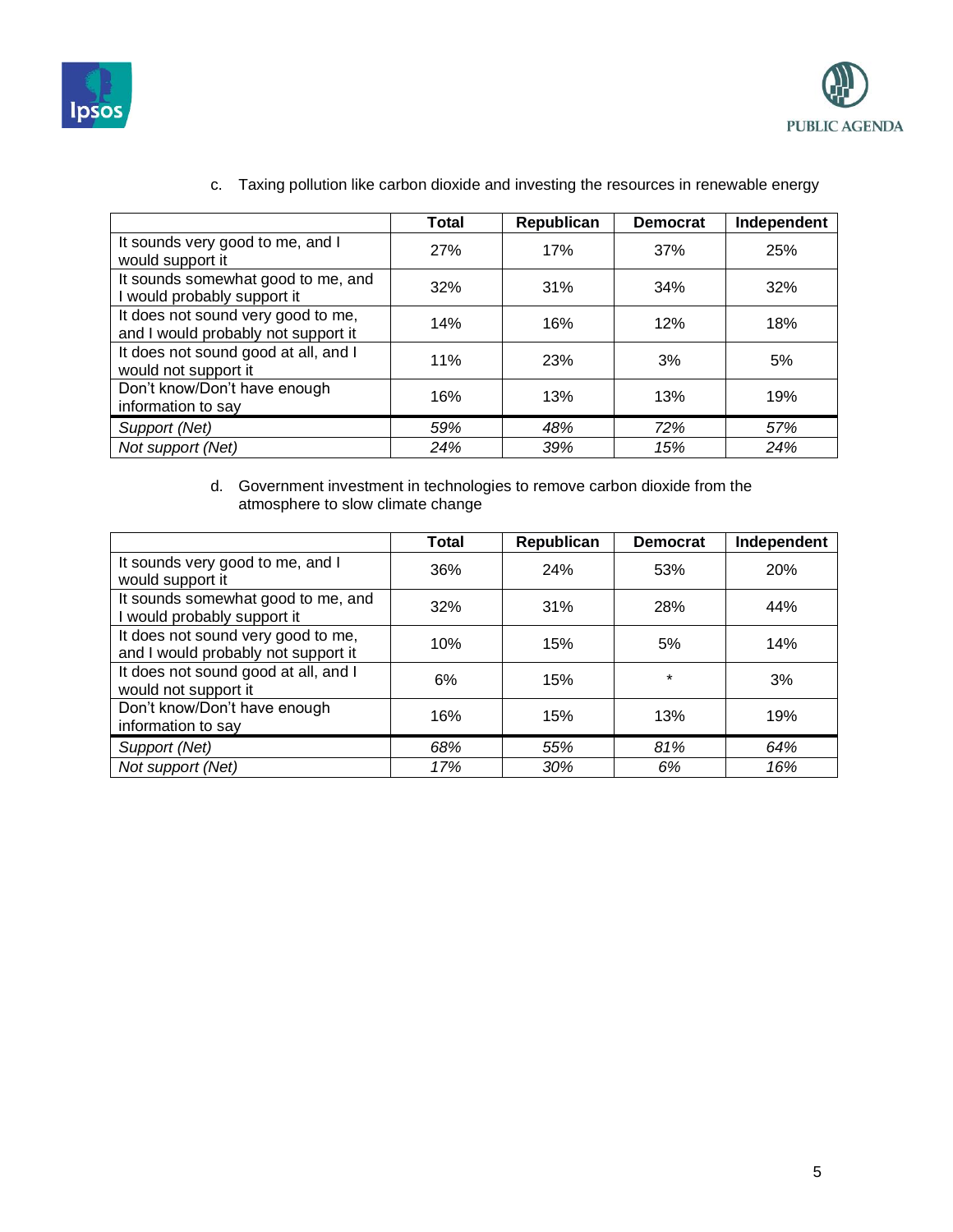



|                                                                           | <b>Total</b> | Republican | <b>Democrat</b> | Independent |
|---------------------------------------------------------------------------|--------------|------------|-----------------|-------------|
| It sounds very good to me, and I<br>would support it                      | 36%          | 23%        | 49%             | 30%         |
| It sounds somewhat good to me, and<br>I would probably support it         | 35%          | 40%        | 33%             | 41%         |
| It does not sound very good to me,<br>and I would probably not support it | 9%           | 12%        | 5%              | 8%          |
| It does not sound good at all, and I<br>would not support it              | 7%           | 11%        | 3%              | 9%          |
| Don't know/Don't have enough<br>information to say                        | 14%          | 15%        | 10%             | 13%         |
| Support (Net)                                                             | 71%          | 63%        | 82%             | 71%         |
| Not support (Net)                                                         | 15%          | 22%        | 8%              | 17%         |

e. Creating stronger energy efficiency standards for all new and existing buildings

f. The government creating a "Green Investment Bank" in order to invest in businesses and technologies that reduce the effects of climate change

|                                                                           | <b>Total</b> | Republican | <b>Democrat</b> | Independent |
|---------------------------------------------------------------------------|--------------|------------|-----------------|-------------|
| It sounds very good to me, and I<br>would support it                      | 29%          | 19%        | 39%             | 19%         |
| It sounds somewhat good to me, and<br>I would probably support it         | 30%          | <b>27%</b> | 28%             | 44%         |
| It does not sound very good to me,<br>and I would probably not support it | 15%          | <b>20%</b> | 13%             | 14%         |
| It does not sound good at all, and I<br>would not support it              | 9%           | 18%        | 2%              | 8%          |
| Don't know/Don't have enough<br>information to say                        | 18%          | 16%        | 18%             | 15%         |
| Support (Net)                                                             | 59%          | 46%        | 67%             | 63%         |
| Not support (Net)                                                         | 23%          | 38%        | 15%             | 22%         |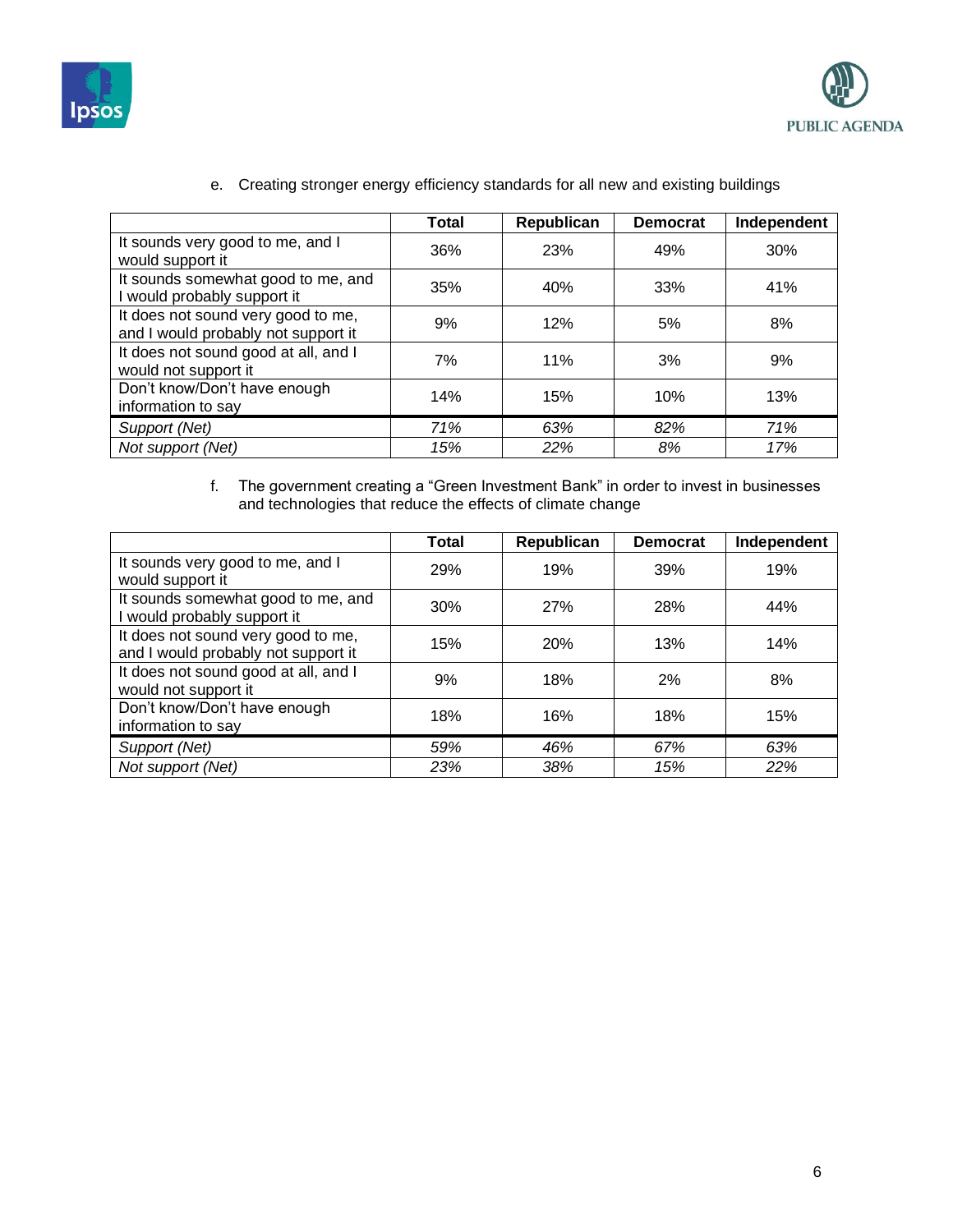



g. The United States government financially assisting developing nations with their efforts to fight climate change

|                                                                           | <b>Total</b> | Republican | <b>Democrat</b> | Independent |
|---------------------------------------------------------------------------|--------------|------------|-----------------|-------------|
| It sounds very good to me, and I<br>would support it                      | 23%          | 13%        | 31%             | 21%         |
| It sounds somewhat good to me, and<br>I would probably support it         | 32%          | <b>22%</b> | 38%             | 37%         |
| It does not sound very good to me,<br>and I would probably not support it | 15%          | 22%        | 11%             | 13%         |
| It does not sound good at all, and I<br>would not support it              | 14%          | 28%        | 3%              | 9%          |
| Don't know/Don't have enough<br>information to say                        | 16%          | 14%        | 17%             | 20%         |
| Support (Net)                                                             | 54%          | 36%        | 70%             | 58%         |
| Not support (Net)                                                         | 29%          | 50%        | 14%             | 22%         |

h. The United States government financially assisting US cities and states to help with their efforts to fight climate change

|                                                                           | Total | Republican | <b>Democrat</b> | Independent |
|---------------------------------------------------------------------------|-------|------------|-----------------|-------------|
| It sounds very good to me, and I<br>would support it                      | 34%   | 20%        | 49%             | 22%         |
| It sounds somewhat good to me, and<br>I would probably support it         | 31%   | 30%        | 31%             | 40%         |
| It does not sound very good to me,<br>and I would probably not support it | 11%   | 17%        | 7%              | 11%         |
| It does not sound good at all, and I<br>would not support it              | 10%   | 21%        | $1\%$           | 7%          |
| Don't know/Don't have enough<br>information to say                        | 14%   | 12%        | 12%             | 19%         |
| Support (Net)                                                             | 65%   | 50%        | 80%             | 63%         |
| Not support (Net)                                                         | 21%   | 38%        | 8%              | 18%         |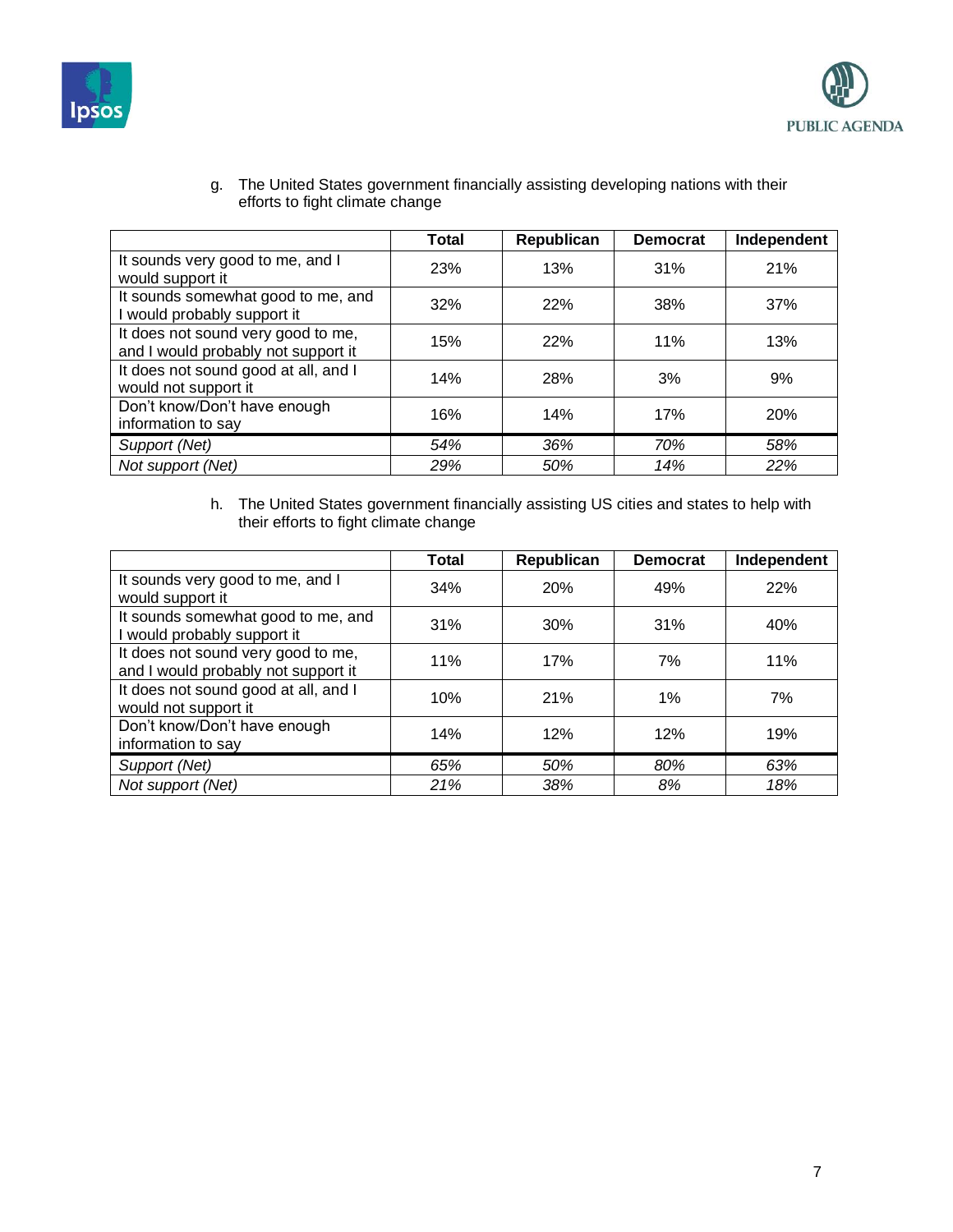



|                                                                           | <b>Total</b> | Republican | <b>Democrat</b> | Independent |
|---------------------------------------------------------------------------|--------------|------------|-----------------|-------------|
| It sounds very good to me, and I<br>would support it                      | 44%          | 24%        | 64%             | 42%         |
| It sounds somewhat good to me, and<br>I would probably support it         | 28%          | 31%        | 22%             | 36%         |
| It does not sound very good to me,<br>and I would probably not support it | 8%           | 13%        | 5%              | 4%          |
| It does not sound good at all, and I<br>would not support it              | 6%           | 15%        | 1%              | $\star$     |
| Don't know/Don't have enough<br>information to say                        | 14%          | 16%        | 8%              | 17%         |
| Support (Net)                                                             | 72%          | 55%        | 86%             | 78%         |
| Not support (Net)                                                         | 14%          | 28%        | 6%              | 5%          |

i. Reducing the effects of global climate change

2. Would you support or not support the following policies or ideas about U.S. land and environment protection?

|                                                                                                                                                         | <b>Total</b> | Republican | <b>Democrat</b> | Independent |
|---------------------------------------------------------------------------------------------------------------------------------------------------------|--------------|------------|-----------------|-------------|
| Expanding reforestation efforts, protection of<br>sensitive lands, restoration of wetlands                                                              | 77%          | 73%        | 83%             | 77%         |
| Expanding government programs to clean up<br>severely polluted sites and strengthen<br>regulations that discourage excessive<br>pollution in the future | 74%          | 64%        | 82%             | 81%         |
| Banning drilling for oil and gas in the Arctic<br>and other sensitive areas                                                                             | 52%          | 34%        | 69%             | 58%         |
| Banning drilling for oil and gas off the East<br>and West Coasts of the continental United<br><b>States</b>                                             | 46%          | 31%        | 62%             | 41%         |

### Total Support Summary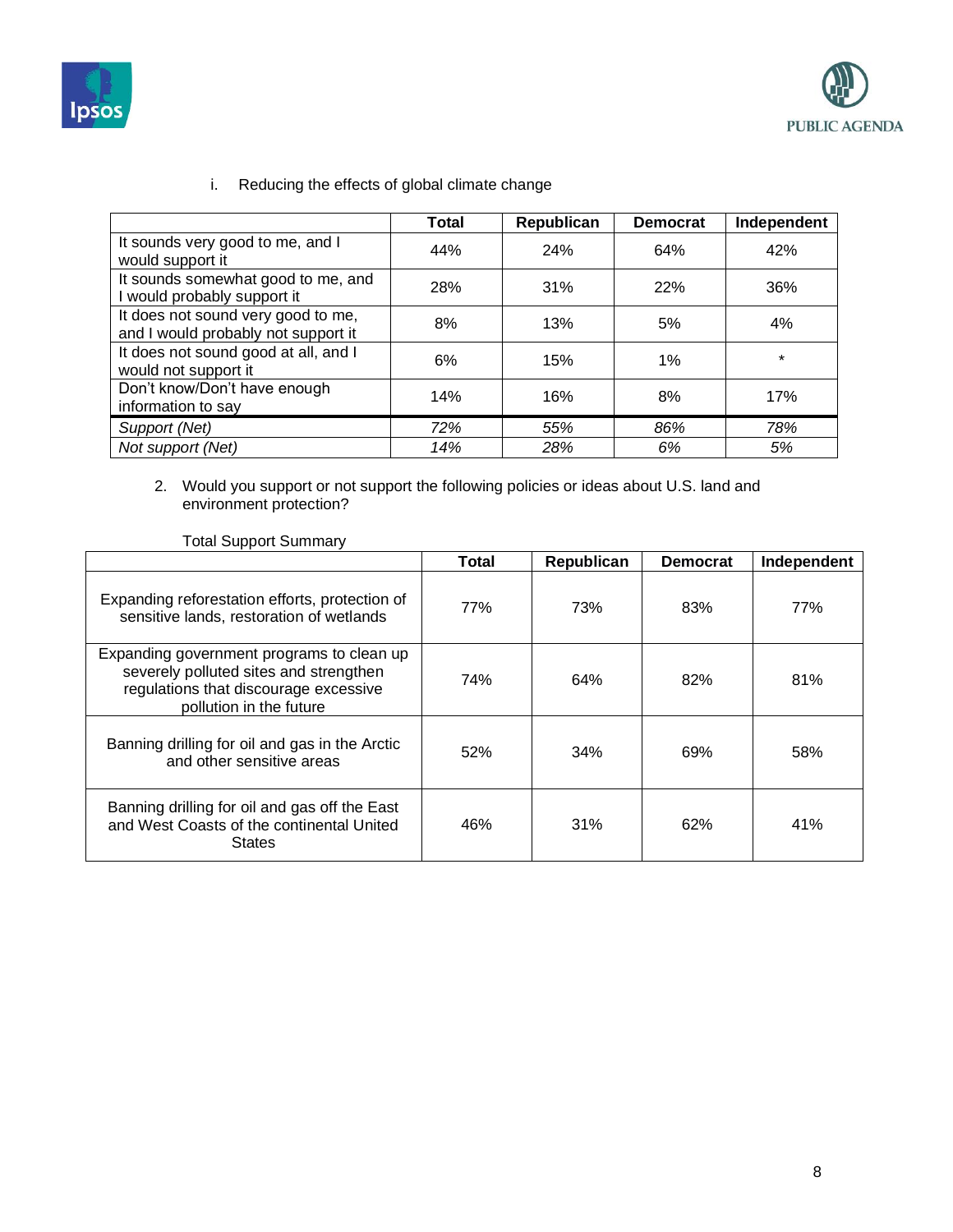



|                                                                           | <b>Total</b> | Republican | <b>Democrat</b> | Independent |
|---------------------------------------------------------------------------|--------------|------------|-----------------|-------------|
| It sounds very good to me, and I<br>would support it                      | 46%          | 34%        | 60%             | 40%         |
| It sounds somewhat good to me, and<br>I would probably support it         | 30%          | 39%        | 23%             | 37%         |
| It does not sound very good to me,<br>and I would probably not support it | 7%           | 8%         | 6%              | 3%          |
| It does not sound good at all, and I<br>would not support it              | 4%           | 7%         | $\star$         | 8%          |
| Don't know/Don't have enough<br>information to say                        | 13%          | 12%        | 11%             | 12%         |
| Support (Net)                                                             | 77%          | 73%        | 83%             | 77%         |
| Not support (Net)                                                         | 10%          | 15%        | 6%              | 11%         |

a. Expanding reforestation efforts, protection of sensitive lands, restoration of wetlands

b. Expanding government programs to clean up severely polluted sites and strengthen regulations that discourage excessive pollution in the future

|                                                                           | <b>Total</b> | Republican | <b>Democrat</b> | Independent |
|---------------------------------------------------------------------------|--------------|------------|-----------------|-------------|
| It sounds very good to me, and I<br>would support it                      | 42%          | 28%        | 55%             | 39%         |
| It sounds somewhat good to me, and<br>I would probably support it         | 32%          | 36%        | 27%             | 42%         |
| It does not sound very good to me,<br>and I would probably not support it | 8%           | 10%        | 8%              | 6%          |
| It does not sound good at all, and I<br>would not support it              | 6%           | 13%        | 1%              | 2%          |
| Don't know/Don't have enough<br>information to say                        | 13%          | 13%        | 9%              | 10%         |
| Support (Net)                                                             | 74%          | 64%        | 82%             | 81%         |
| Not support (Net)                                                         | 13%          | 23%        | 8%              | 9%          |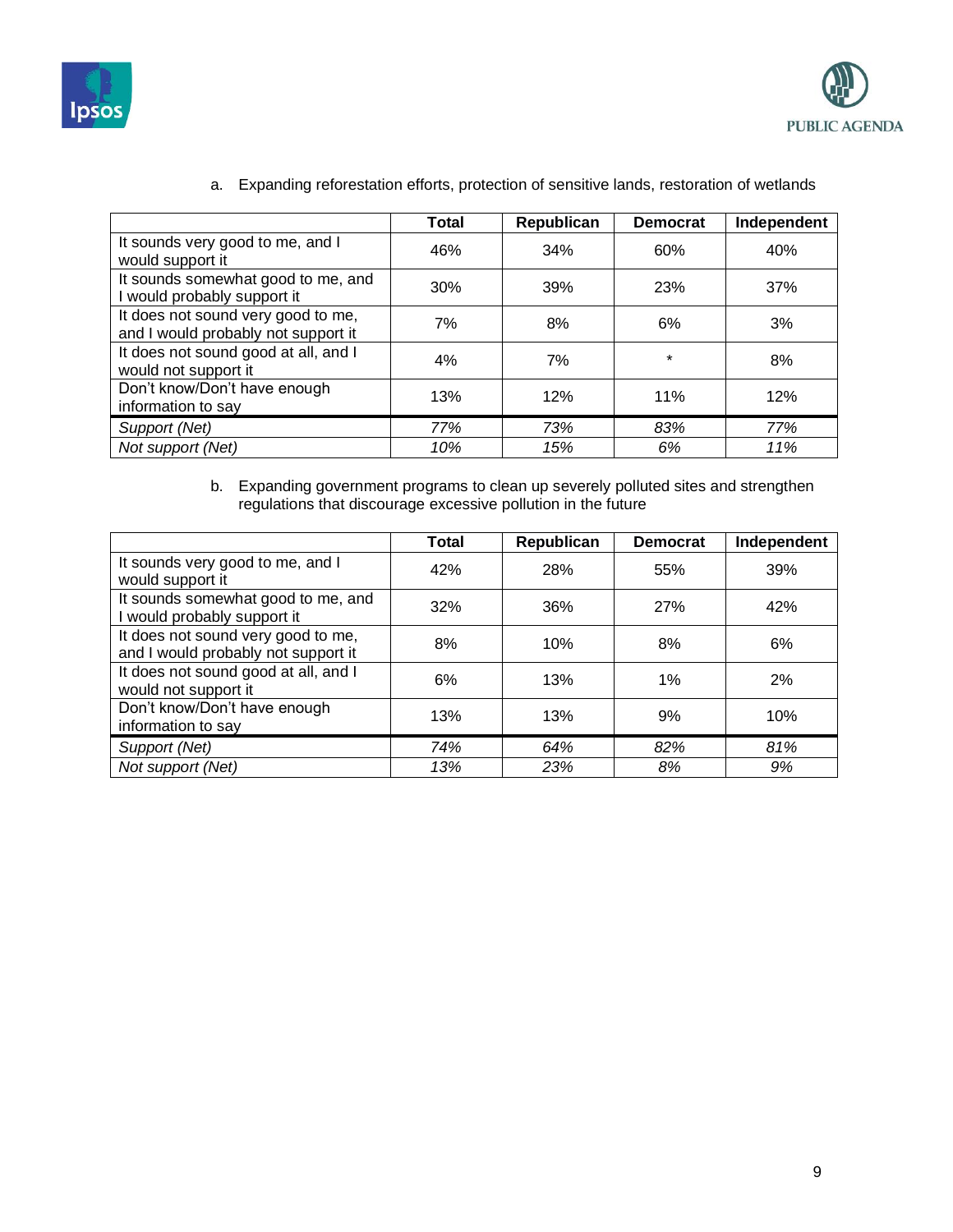



|                                                                           | <b>Total</b> | Republican | <b>Democrat</b> | Independent |
|---------------------------------------------------------------------------|--------------|------------|-----------------|-------------|
| It sounds very good to me, and I<br>would support it                      | 30%          | 15%        | 44%             | 24%         |
| It sounds somewhat good to me, and<br>I would probably support it         | 23%          | 19%        | 24%             | 33%         |
| It does not sound very good to me,<br>and I would probably not support it | 14%          | 19%        | 10%             | 9%          |
| It does not sound good at all, and I<br>would not support it              | 14%          | 30%        | 3%              | 9%          |
| Don't know/Don't have enough<br>information to say                        | 20%          | 17%        | 19%             | 25%         |
| Support (Net)                                                             | 52%          | 34%        | 69%             | 58%         |
| Not support (Net)                                                         | 28%          | 50%        | 13%             | 17%         |
|                                                                           |              |            |                 |             |

c. Banning drilling for oil and gas in the Arctic and other sensitive areas

### d. Banning drilling for oil and gas off the East and West Coasts of the continental United States

|                                                                           | Total | Republican | <b>Democrat</b> | Independent |
|---------------------------------------------------------------------------|-------|------------|-----------------|-------------|
| It sounds very good to me, and I<br>would support it                      | 24%   | 12%        | 37%             | 17%         |
| It sounds somewhat good to me, and<br>I would probably support it         | 23%   | 19%        | 26%             | 24%         |
| It does not sound very good to me,<br>and I would probably not support it | 18%   | 21%        | 13%             | 23%         |
| It does not sound good at all, and I<br>would not support it              | 15%   | 32%        | 3%              | 9%          |
| Don't know/Don't have enough<br>information to say                        | 21%   | 16%        | 21%             | 27%         |
| Support (Net)                                                             | 46%   | 31%        | 62%             | 41%         |
| Not support (Net)                                                         | 32%   | 53%        | 16%             | 32%         |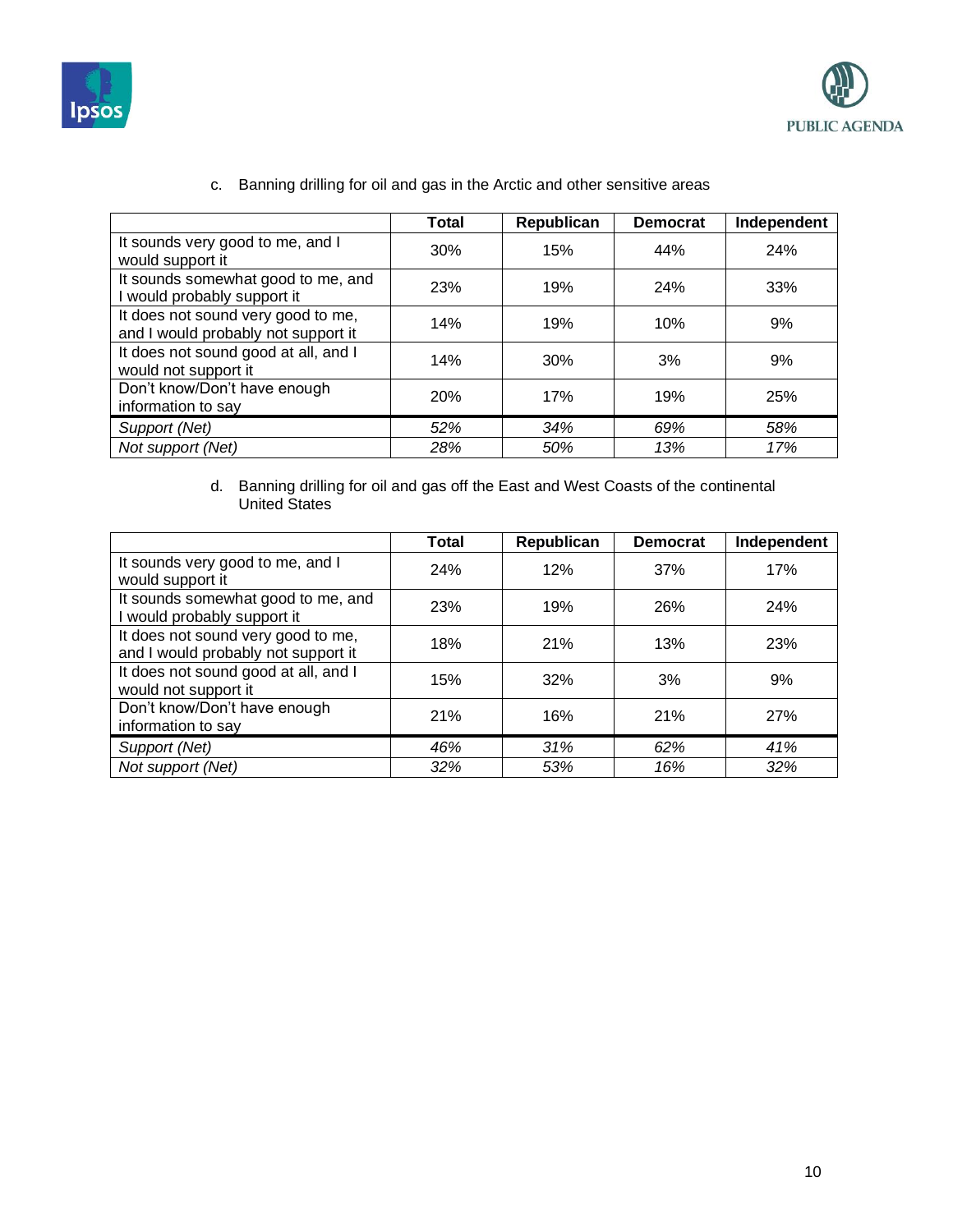



3. Would you support or not support the following policies or ideas about the U.S. transportation system?

Total Support Summary

|                                                                                                                                   | <b>Total</b> | Republican | <b>Democrat</b> | Independent |
|-----------------------------------------------------------------------------------------------------------------------------------|--------------|------------|-----------------|-------------|
| Creating a nation-wide system of low<br>pollution, high-speed trains                                                              | 69%          | 58%        | 79%             | 75%         |
| Requiring all new mass transit vehicles<br>(planes, buses, trains, and boats) to be<br>energy-efficient such as electric vehicles | 63%          | 52%        | 73%             | 65%         |
| Creating more dedicated high-speed bus<br>lanes in urban and suburban areas                                                       | 60%          | 53%        | 70%             | 62%         |
| Providing government subsidies to increase<br>the number of charging stations for electric<br>cars and trucks.                    | 59%          | 46%        | 72%             | 57%         |
| Requiring all new cars and trucks to be<br>energy efficient such as electric vehicles.                                            | 54%          | 40%        | 67%             | 50%         |

a. Requiring all new mass transit vehicles (planes, buses, trains, and boats) to be energy-efficient such as electric vehicles

|                                                                           | <b>Total</b> | Republican | <b>Democrat</b> | Independent |
|---------------------------------------------------------------------------|--------------|------------|-----------------|-------------|
| It sounds very good to me, and I<br>would support it                      | 29%          | 18%        | 39%             | 32%         |
| It sounds somewhat good to me, and<br>I would probably support it         | 35%          | 35%        | 34%             | 34%         |
| It does not sound very good to me,<br>and I would probably not support it | 14%          | 17%        | 11%             | 20%         |
| It does not sound good at all, and I<br>would not support it              | 8%           | 17%        | 1%              | 2%          |
| Don't know/Don't have enough<br>information to say                        | 15%          | 14%        | 14%             | 13%         |
| Support (Net)                                                             | 63%          | 52%        | 73%             | 65%         |
| Not support (Net)                                                         | 22%          | 34%        | 13%             | 22%         |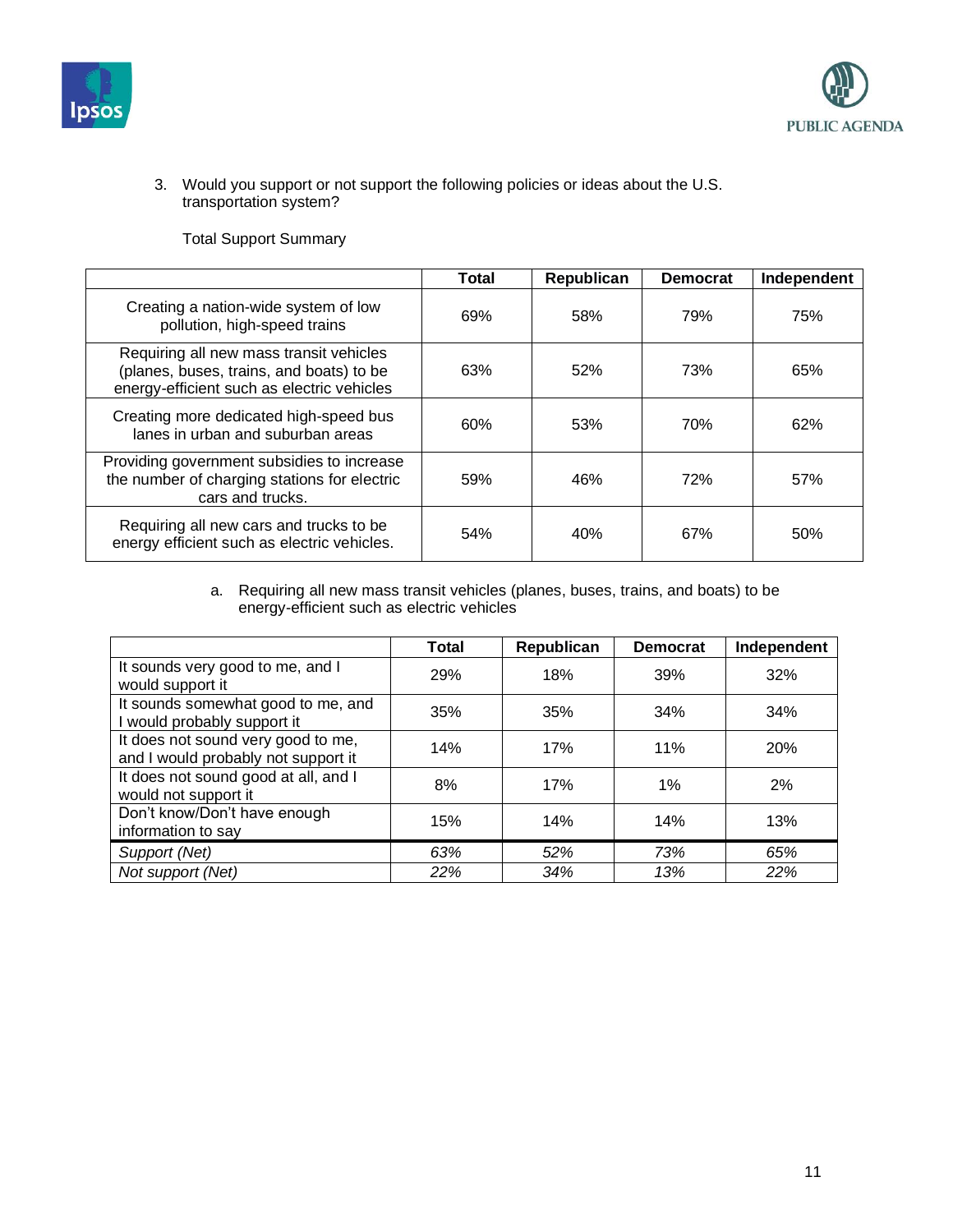



|                                                                           | <b>Total</b> | Republican | <b>Democrat</b> | Independent |
|---------------------------------------------------------------------------|--------------|------------|-----------------|-------------|
| It sounds very good to me, and I<br>would support it                      | 26%          | 15%        | 36%             | 27%         |
| It sounds somewhat good to me, and<br>I would probably support it         | 29%          | 25%        | 31%             | 23%         |
| It does not sound very good to me,<br>and I would probably not support it | 18%          | 21%        | 16%             | 22%         |
| It does not sound good at all, and I<br>would not support it              | 11%          | 25%        | 3%              | 6%          |
| Don't know/Don't have enough<br>information to say                        | 16%          | 15%        | 14%             | 22%         |
| Support (Net)                                                             | 54%          | 40%        | 67%             | 50%         |
| Not support (Net)                                                         | 29%          | 45%        | 19%             | 28%         |

b. Requiring all new cars and trucks to be energy efficient such as electric vehicles.

c. Creating a nation-wide system of low pollution, high-speed trains

|                                                                           | Total | Republican | <b>Democrat</b> | Independent |
|---------------------------------------------------------------------------|-------|------------|-----------------|-------------|
| It sounds very good to me, and I<br>would support it                      | 32%   | 21%        | 44%             | 24%         |
| It sounds somewhat good to me, and<br>I would probably support it         | 37%   | 36%        | 36%             | 51%         |
| It does not sound very good to me,<br>and I would probably not support it | 10%   | 15%        | 8%              | 7%          |
| It does not sound good at all, and I<br>would not support it              | 7%    | 15%        | 1%              | 2%          |
| Don't know/Don't have enough<br>information to say                        | 14%   | 12%        | 12%             | 15%         |
| Support (Net)                                                             | 69%   | 58%        | 79%             | 75%         |
| Not support (Net)                                                         | 16%   | 30%        | 9%              | 10%         |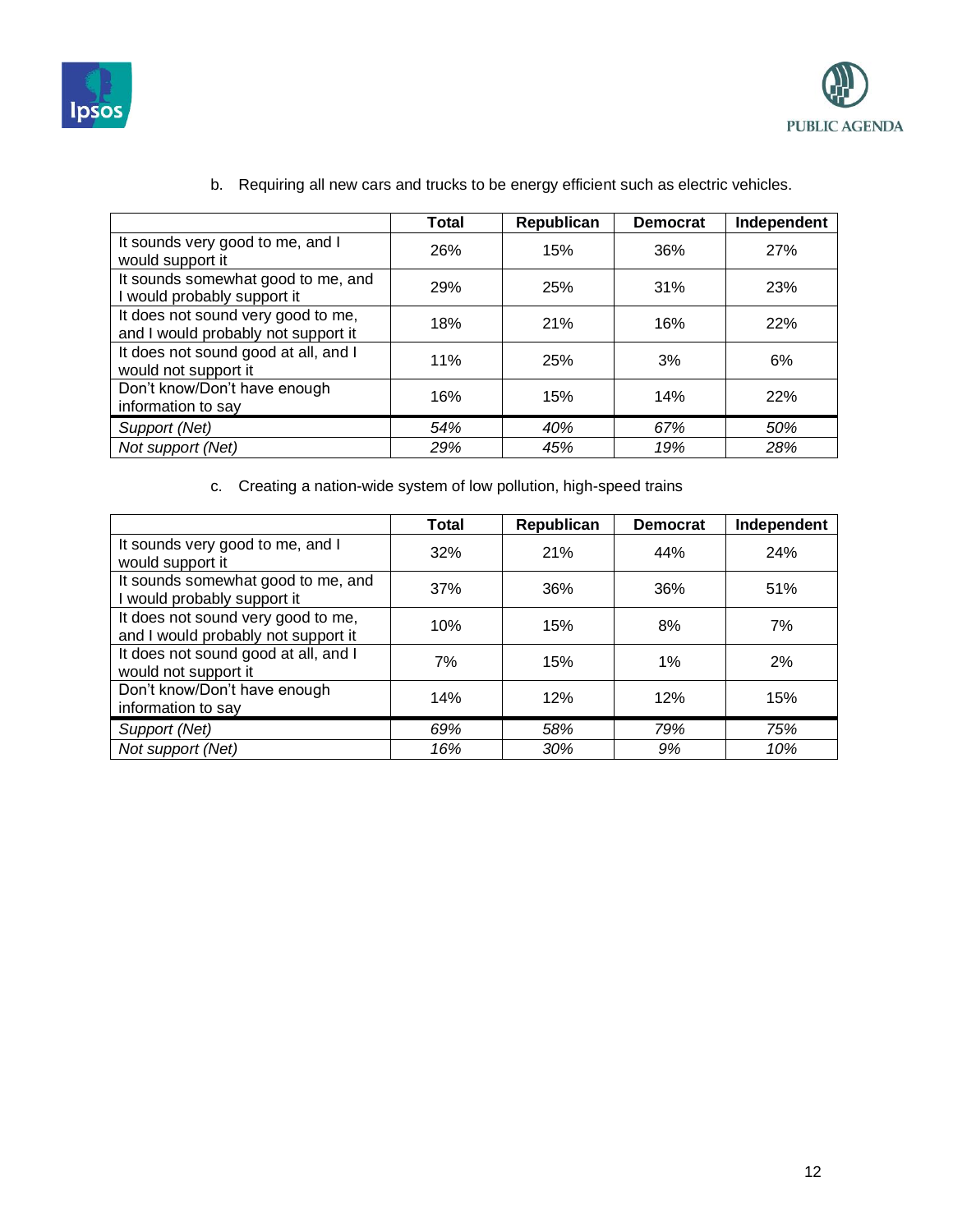



|                                                                           | <b>Total</b> | Republican | <b>Democrat</b> | Independent |
|---------------------------------------------------------------------------|--------------|------------|-----------------|-------------|
| It sounds very good to me, and I<br>would support it                      | 25%          | 16%        | 32%             | 32%         |
| It sounds somewhat good to me, and<br>I would probably support it         | 35%          | 36%        | 38%             | 30%         |
| It does not sound very good to me,<br>and I would probably not support it | 14%          | 18%        | 12%             | 10%         |
| It does not sound good at all, and I<br>would not support it              | 8%           | 14%        | 3%              | 5%          |
| Don't know/Don't have enough<br>information to say                        | 17%          | 15%        | 14%             | 23%         |
| Support (Net)                                                             | 60%          | 53%        | 70%             | 62%         |
| Not support (Net)                                                         | 23%          | 33%        | 15%             | 15%         |

d. Creating more dedicated high-speed bus lanes in urban and suburban areas

#### e. Providing government subsidies to increase the number of charging stations for electric cars and trucks.

|                                                                           | <b>Total</b> | Republican | <b>Democrat</b> | Independent |
|---------------------------------------------------------------------------|--------------|------------|-----------------|-------------|
| It sounds very good to me, and I<br>would support it                      | 24%          | 14%        | 33%             | 24%         |
| It sounds somewhat good to me, and<br>I would probably support it         | 35%          | 32%        | 39%             | 33%         |
| It does not sound very good to me,<br>and I would probably not support it | 13%          | 19%        | 8%              | 12%         |
| It does not sound good at all, and I<br>would not support it              | 11%          | 20%        | 3%              | 13%         |
| Don't know/Don't have enough<br>information to say                        | 17%          | 14%        | 17%             | 17%         |
| Support (Net)                                                             | 59%          | 46%        | 72%             | 57%         |
| Not support (Net)                                                         | 24%          | 39%        | 11%             | 25%         |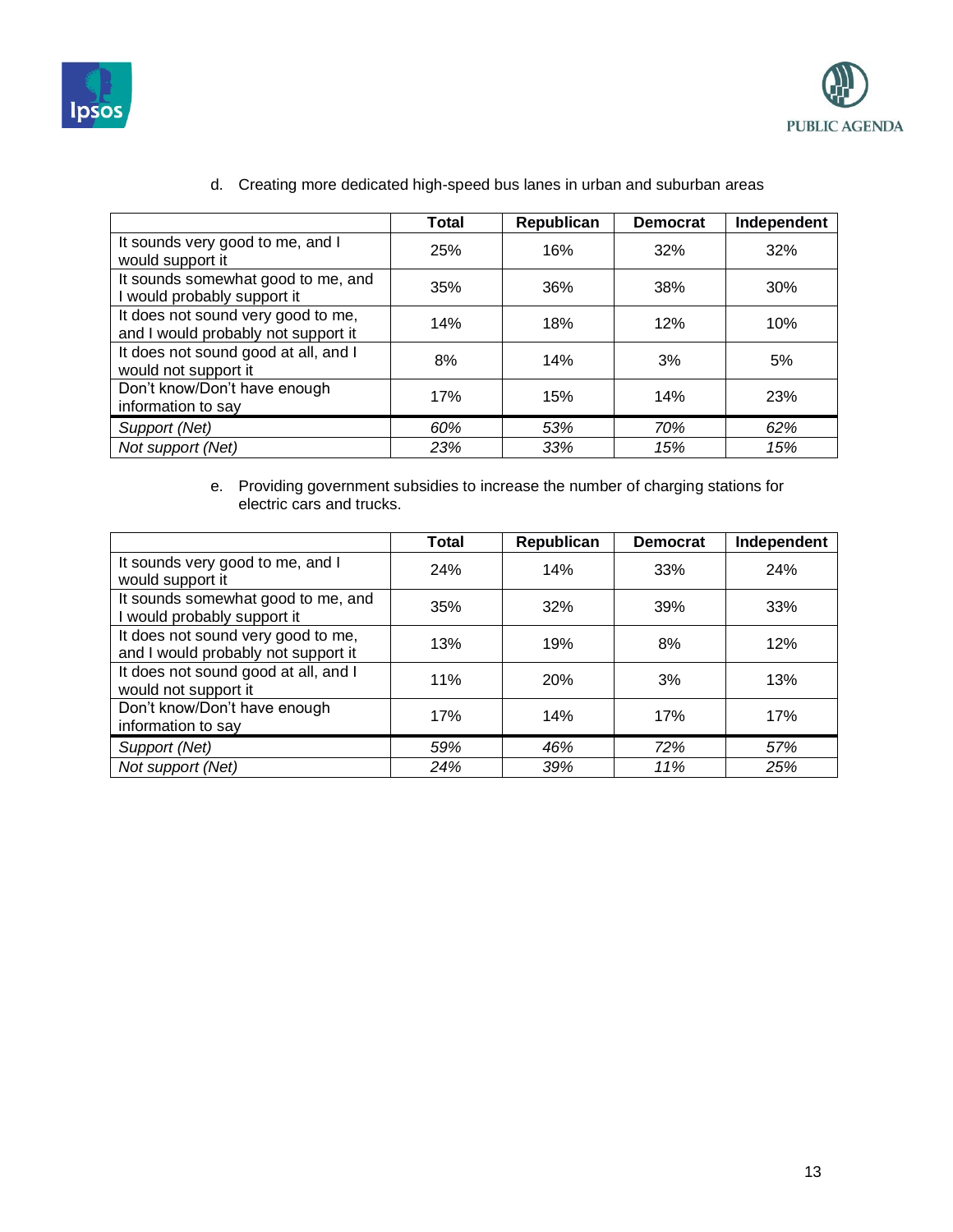



#### 4. Would you support or not support the following policies or ideas about American consumers?

|                                                                                                                                                                                                                    | <b>Total</b> | Republican | <b>Democrat</b> | Independent |
|--------------------------------------------------------------------------------------------------------------------------------------------------------------------------------------------------------------------|--------------|------------|-----------------|-------------|
| Providing tax breaks or incentives to<br>homeowners or building owners who switch to<br>renewable energy such as solar or wind<br>power                                                                            | 69%          | 61%        | 77%             | 69%         |
| Mandating recycling for nearly all American<br>households                                                                                                                                                          | 63%          | 53%        | 70%             | 72%         |
| Becoming as "carbon neutral" as possible by,<br>for example, offsetting your air travel and the<br>climate-polluting gases it creates by<br>supporting organizations that plant trees to<br>absorb such pollution. | 60%          | 50%        | 69%             | 61%         |
| Providing tax breaks or incentives to people<br>who buy electric cars or trucks                                                                                                                                    | 59%          | 49%        | 70%             | 62%         |
| Joining a consumer movement to boycott<br>high-polluting companies and reward low-<br>polluting ones.                                                                                                              | 49%          | 34%        | 63%             | 53%         |
| Creating a tax on the amount ordinary people<br>pollute.                                                                                                                                                           | 33%          | 24%        | 41%             | 43%         |

Total Support Summary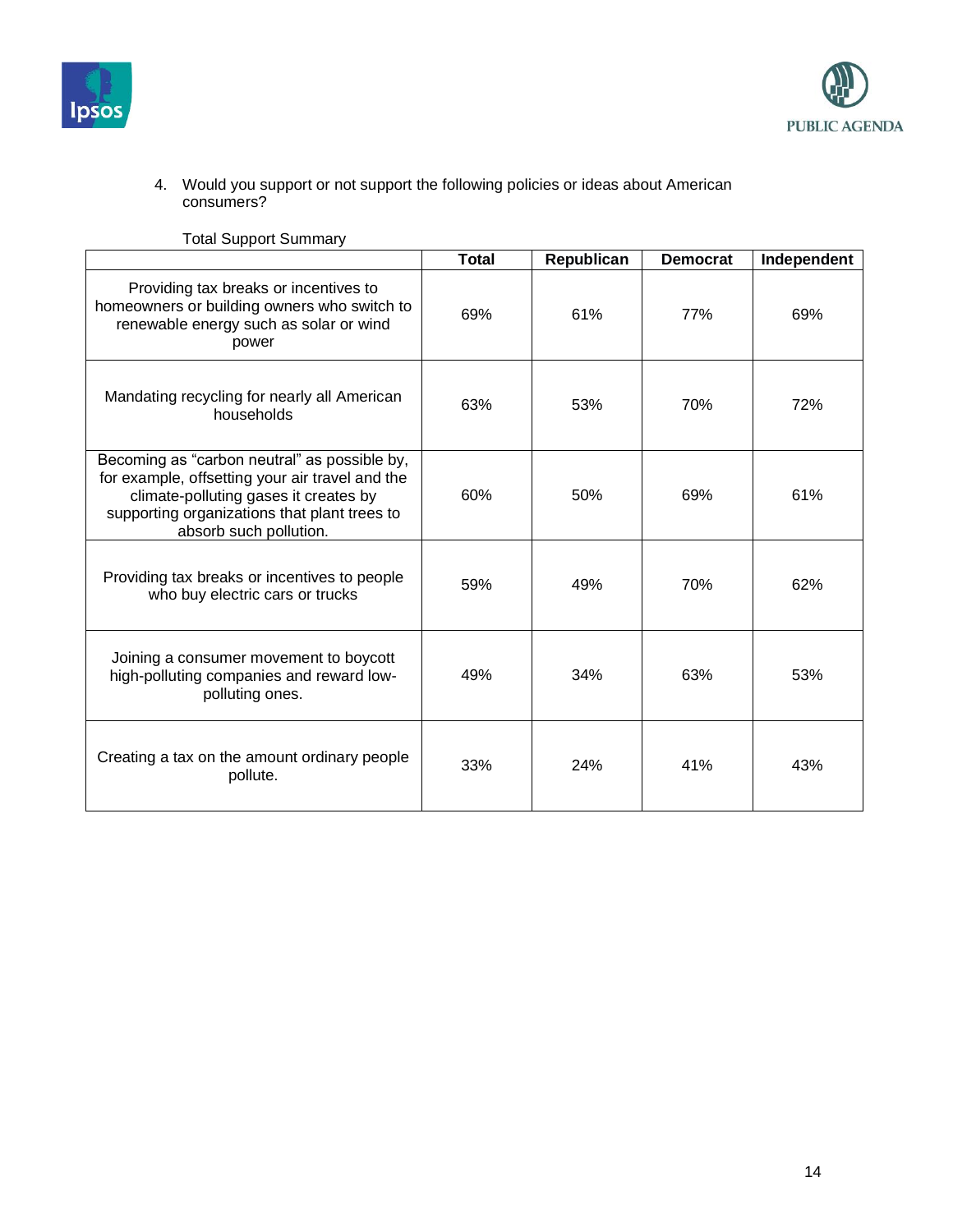



|                                                                           | <b>Total</b> | Republican | <b>Democrat</b> | Independent |
|---------------------------------------------------------------------------|--------------|------------|-----------------|-------------|
| It sounds very good to me, and I<br>would support it                      | 25%          | 17%        | 33%             | 28%         |
| It sounds somewhat good to me, and<br>I would probably support it         | 33%          | 32%        | 38%             | 34%         |
| It does not sound very good to me,<br>and I would probably not support it | 15%          | 17%        | 12%             | 16%         |
| It does not sound good at all, and I<br>would not support it              | 10%          | <b>20%</b> | 3%              | 8%          |
| Don't know/Don't have enough<br>information to say                        | 16%          | 14%        | 15%             | 15%         |
| Support (Net)                                                             | 59%          | 49%        | 70%             | 62%         |
| Not support (Net)                                                         | 25%          | 37%        | 15%             | 24%         |

a. Providing tax breaks or incentives to people who buy electric cars or trucks

b. Providing tax breaks or incentives to homeowners or building owners who switch to renewable energy such as solar or wind power

|                                                                           | <b>Total</b> | Republican | <b>Democrat</b> | Independent |
|---------------------------------------------------------------------------|--------------|------------|-----------------|-------------|
| It sounds very good to me, and I<br>would support it                      | 35%          | 25%        | 43%             | 30%         |
| It sounds somewhat good to me, and<br>I would probably support it         | 34%          | 36%        | 34%             | 39%         |
| It does not sound very good to me,<br>and I would probably not support it | 10%          | 13%        | 7%              | 9%          |
| It does not sound good at all, and I<br>would not support it              | 8%           | 13%        | 4%              | 8%          |
| Don't know/Don't have enough<br>information to say                        | 14%          | 12%        | 12%             | 15%         |
| Support (Net)                                                             | 69%          | 61%        | 77%             | 69%         |
| Not support (Net)                                                         | 18%          | 27%        | 11%             | 16%         |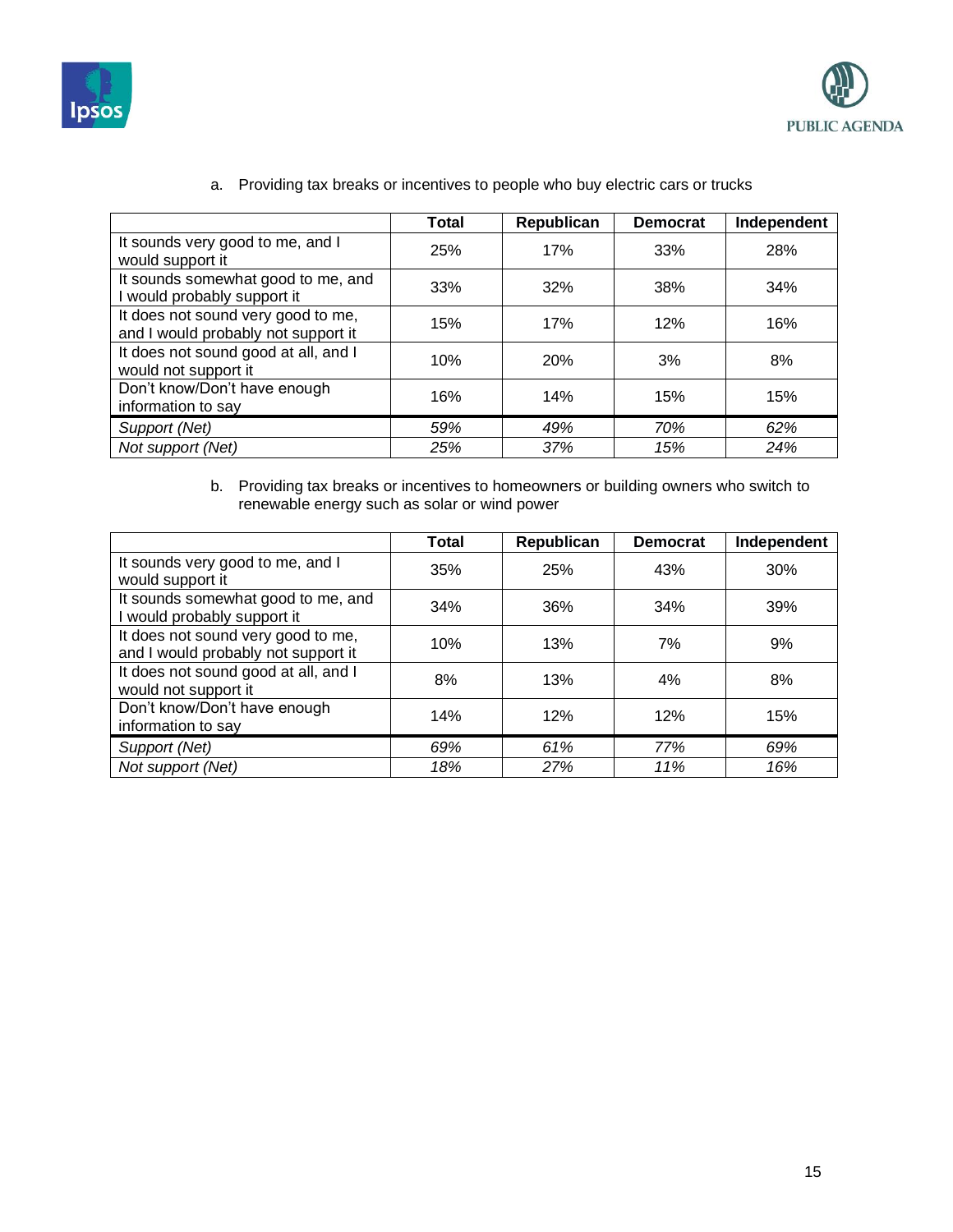



|                                                                           | <b>Total</b> | Republican | <b>Democrat</b> | Independent |
|---------------------------------------------------------------------------|--------------|------------|-----------------|-------------|
| It sounds very good to me, and I<br>would support it                      | 12%          | 7%         | 15%             | 17%         |
| It sounds somewhat good to me, and<br>I would probably support it         | 22%          | 16%        | 26%             | 26%         |
| It does not sound very good to me,<br>and I would probably not support it | 21%          | 22%        | 21%             | 21%         |
| It does not sound good at all, and I<br>would not support it              | 27%          | 40%        | 19%             | 15%         |
| Don't know/Don't have enough<br>information to say                        | 18%          | 14%        | 19%             | <b>20%</b>  |
| Support (Net)                                                             | 33%          | 24%        | 41%             | 43%         |
| Not support (Net)                                                         | 48%          | 62%        | 40%             | 37%         |
|                                                                           |              |            |                 |             |

c. Creating a tax on the amount ordinary people pollute.

d. Mandating recycling for nearly all American households

|                                                                           | Total | Republican | <b>Democrat</b> | Independent |
|---------------------------------------------------------------------------|-------|------------|-----------------|-------------|
| It sounds very good to me, and I<br>would support it                      | 32%   | 23%        | 38%             | 42%         |
| It sounds somewhat good to me, and<br>I would probably support it         | 31%   | 30%        | 32%             | 30%         |
| It does not sound very good to me,<br>and I would probably not support it | 14%   | 19%        | 12%             | 11%         |
| It does not sound good at all, and I<br>would not support it              | 11%   | 19%        | 5%              | 6%          |
| Don't know/Don't have enough<br>information to say                        | 12%   | 9%         | 13%             | 11%         |
| Support (Net)                                                             | 63%   | 53%        | 70%             | 72%         |
| Not support (Net)                                                         | 25%   | 38%        | 17%             | 17%         |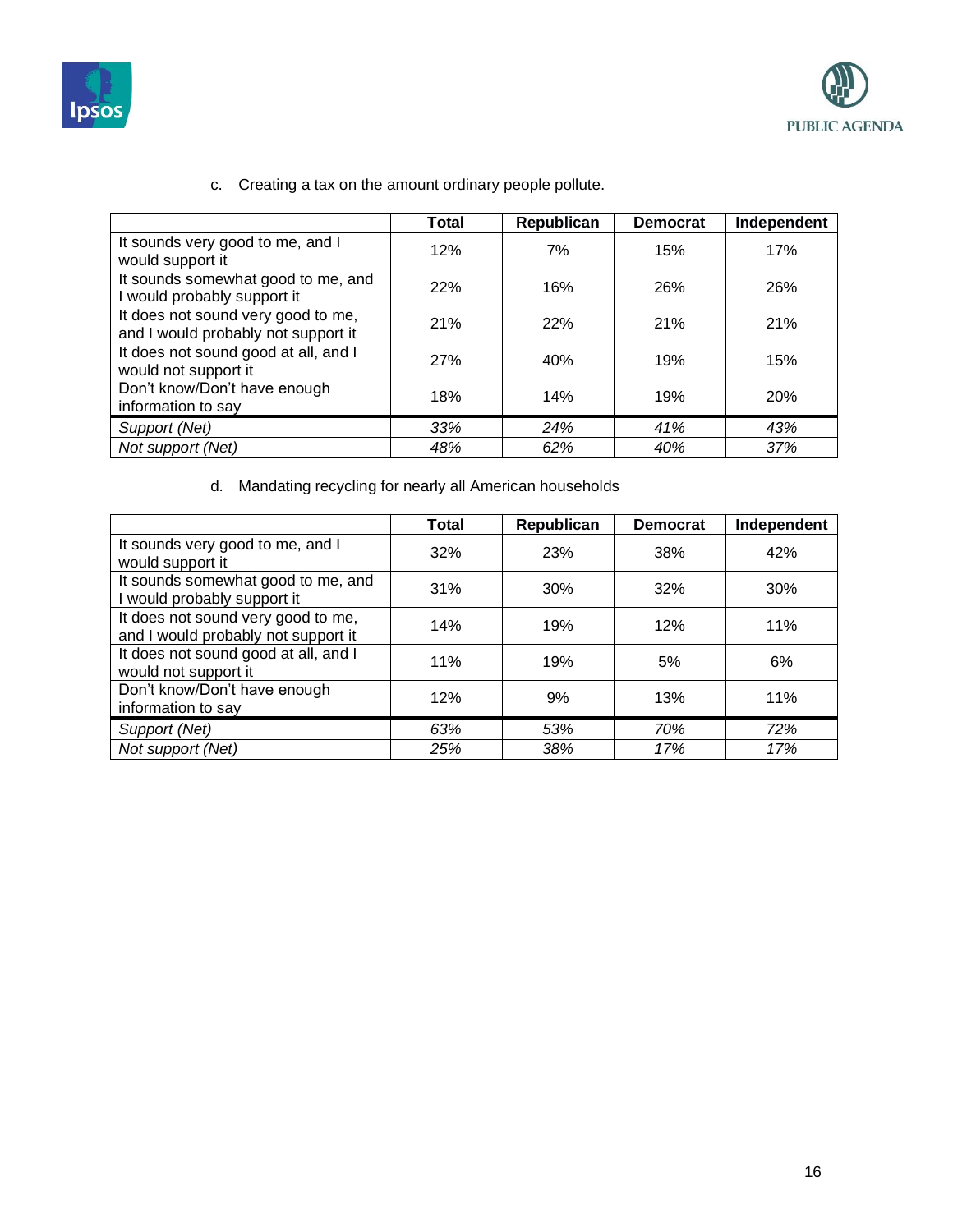



e. Becoming as "carbon neutral" as possible by, for example, offsetting your air travel and the climate-polluting gases it creates by supporting organizations that plant trees to absorb such pollution.

|                                                                           | Total | Republican | <b>Democrat</b> | Independent |
|---------------------------------------------------------------------------|-------|------------|-----------------|-------------|
| It sounds very good to me, and I<br>would support it                      | 25%   | 16%        | 36%             | 15%         |
| It sounds somewhat good to me, and<br>I would probably support it         | 35%   | 34%        | 33%             | 45%         |
| It does not sound very good to me,<br>and I would probably not support it | 11%   | 16%        | 8%              | 10%         |
| It does not sound good at all, and I<br>would not support it              | 9%    | 19%        | 4%              | 5%          |
| Don't know/Don't have enough<br>information to say                        | 20%   | 15%        | 19%             | 25%         |
| Support (Net)                                                             | 60%   | 50%        | 69%             | 61%         |
| Not support (Net)                                                         | 21%   | 35%        | 12%             | 15%         |

f. Joining a consumer movement to boycott high-polluting companies and reward lowpolluting ones.

|                                                                           | <b>Total</b> | Republican | <b>Democrat</b> | Independent |
|---------------------------------------------------------------------------|--------------|------------|-----------------|-------------|
| It sounds very good to me, and I<br>would support it                      | 21%          | 14%        | 28%             | 22%         |
| It sounds somewhat good to me, and<br>I would probably support it         | 28%          | 20%        | 35%             | 31%         |
| It does not sound very good to me,<br>and I would probably not support it | 18%          | <b>22%</b> | 15%             | 15%         |
| It does not sound good at all, and I<br>would not support it              | 15%          | 29%        | 5%              | 7%          |
| Don't know/Don't have enough<br>information to say                        | 19%          | 15%        | 17%             | 25%         |
| Support (Net)                                                             | 49%          | 34%        | 63%             | 53%         |
| Not support (Net)                                                         | 32%          | 51%        | 20%             | 22%         |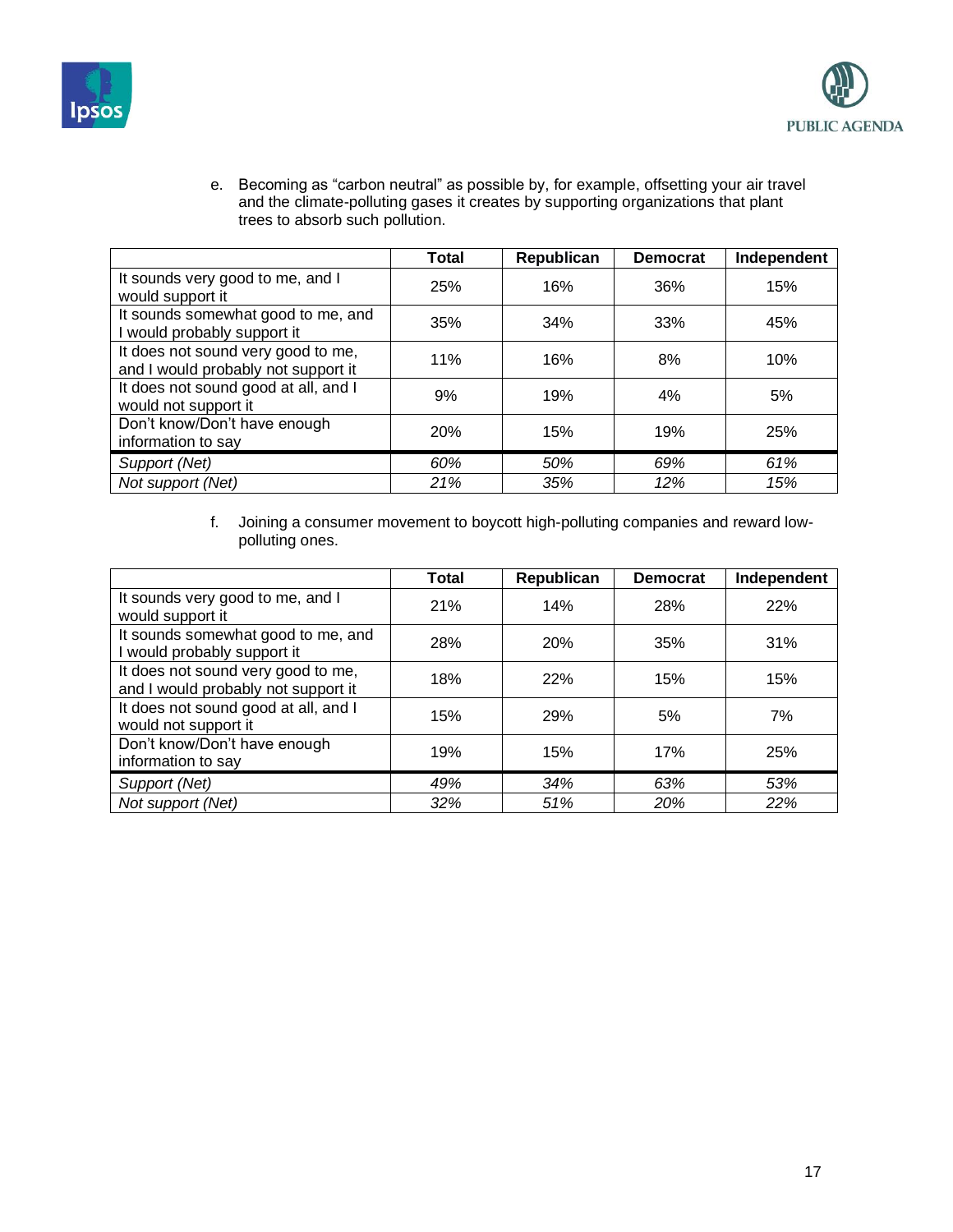



#### 5. Would you support or not support the following policies or ideas about American businesses?

|                                                                                                                                                            | <b>Total</b> | Republican | <b>Democrat</b> | Independent |
|------------------------------------------------------------------------------------------------------------------------------------------------------------|--------------|------------|-----------------|-------------|
| Mandating recycling for nearly all Americans<br>businesses                                                                                                 | 69%          | 57%        | 80%             | 76%         |
| Providing tax breaks or incentives to<br>businesses that switch to or use renewable<br>energy such as solar or wind power                                  | 68%          | 59%        | 76%             | 73%         |
| Providing government grants and tax<br>incentives for recycling companies                                                                                  | 66%          | 60%        | 75%             | 69%         |
| Providing tax breaks and other supports for<br>oil, gas, and coal workers to help them retrain<br>and find jobs in the green-energy economy                | 64%          | 57%        | 74%             | 59%         |
| Creating a tax on the amount businesses<br>pollute to discourage them from polluting and<br>encourage them to switch to clean, renewable<br>energy sources | 62%          | 50%        | 73%             | 65%         |
| Providing tax breaks or incentives to<br>businesses that to switch to or use electric<br>cars or trucks.                                                   | 59%          | 49%        | 70%             | 64%         |

Total Support Summary

a. Providing tax breaks or incentives to businesses that to switch to or use electric cars or trucks.

|                                                                           | <b>Total</b> | Republican | <b>Democrat</b> | Independent |
|---------------------------------------------------------------------------|--------------|------------|-----------------|-------------|
| It sounds very good to me, and I<br>would support it                      | 24%          | 19%        | 31%             | 24%         |
| It sounds somewhat good to me, and<br>I would probably support it         | 35%          | 30%        | 39%             | 41%         |
| It does not sound very good to me,<br>and I would probably not support it | 13%          | 18%        | 8%              | 13%         |
| It does not sound good at all, and I<br>would not support it              | 11%          | 18%        | 6%              | 12%         |
| Don't know/Don't have enough<br>information to say                        | 17%          | 15%        | 16%             | 10%         |
| Support (Net)                                                             | 59%          | 49%        | 70%             | 64%         |
| Not support (Net)                                                         | 24%          | 36%        | 14%             | 25%         |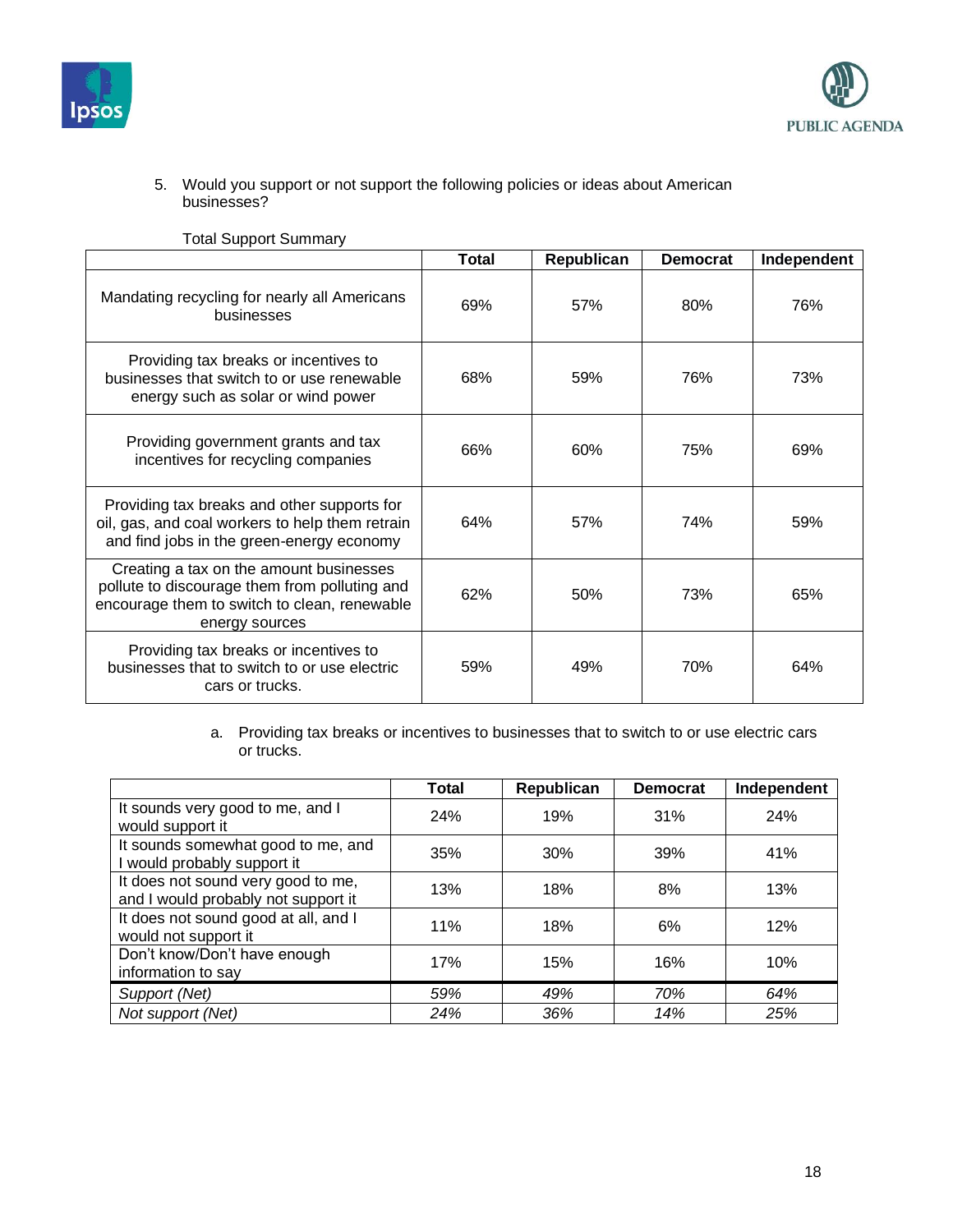



b. Providing tax breaks or incentives to businesses that switch to or use renewable energy such as solar or wind power

|                                                                           | <b>Total</b> | Republican | <b>Democrat</b> | Independent |
|---------------------------------------------------------------------------|--------------|------------|-----------------|-------------|
| It sounds very good to me, and I<br>would support it                      | 31%          | 23%        | 40%             | 27%         |
| It sounds somewhat good to me, and<br>I would probably support it         | 38%          | 36%        | 37%             | 46%         |
| It does not sound very good to me,<br>and I would probably not support it | 10%          | 15%        | 7%              | 12%         |
| It does not sound good at all, and I<br>would not support it              | 7%           | 14%        | 2%              | 6%          |
| Don't know/Don't have enough<br>information to say                        | 15%          | 13%        | 14%             | 8%          |
| Support (Net)                                                             | 68%          | 59%        | 76%             | 73%         |
| Not support (Net)                                                         | 17%          | 28%        | 10%             | 19%         |

c. Creating a tax on the amount businesses pollute to discourage them from polluting and encourage them to switch to clean, renewable energy sources

|                                                                           | Total | Republican | <b>Democrat</b> | Independent |
|---------------------------------------------------------------------------|-------|------------|-----------------|-------------|
| It sounds very good to me, and I<br>would support it                      | 31%   | 21%        | 40%             | 31%         |
| It sounds somewhat good to me, and<br>I would probably support it         | 31%   | 29%        | 33%             | 34%         |
| It does not sound very good to me,<br>and I would probably not support it | 13%   | 18%        | 9%              | 13%         |
| It does not sound good at all, and I<br>would not support it              | 10%   | 19%        | 4%              | 6%          |
| Don't know/Don't have enough<br>information to say                        | 16%   | 13%        | 14%             | 17%         |
| Support (Net)                                                             | 62%   | 50%        | 73%             | 65%         |
| Not support (Net)                                                         | 23%   | 37%        | 13%             | 18%         |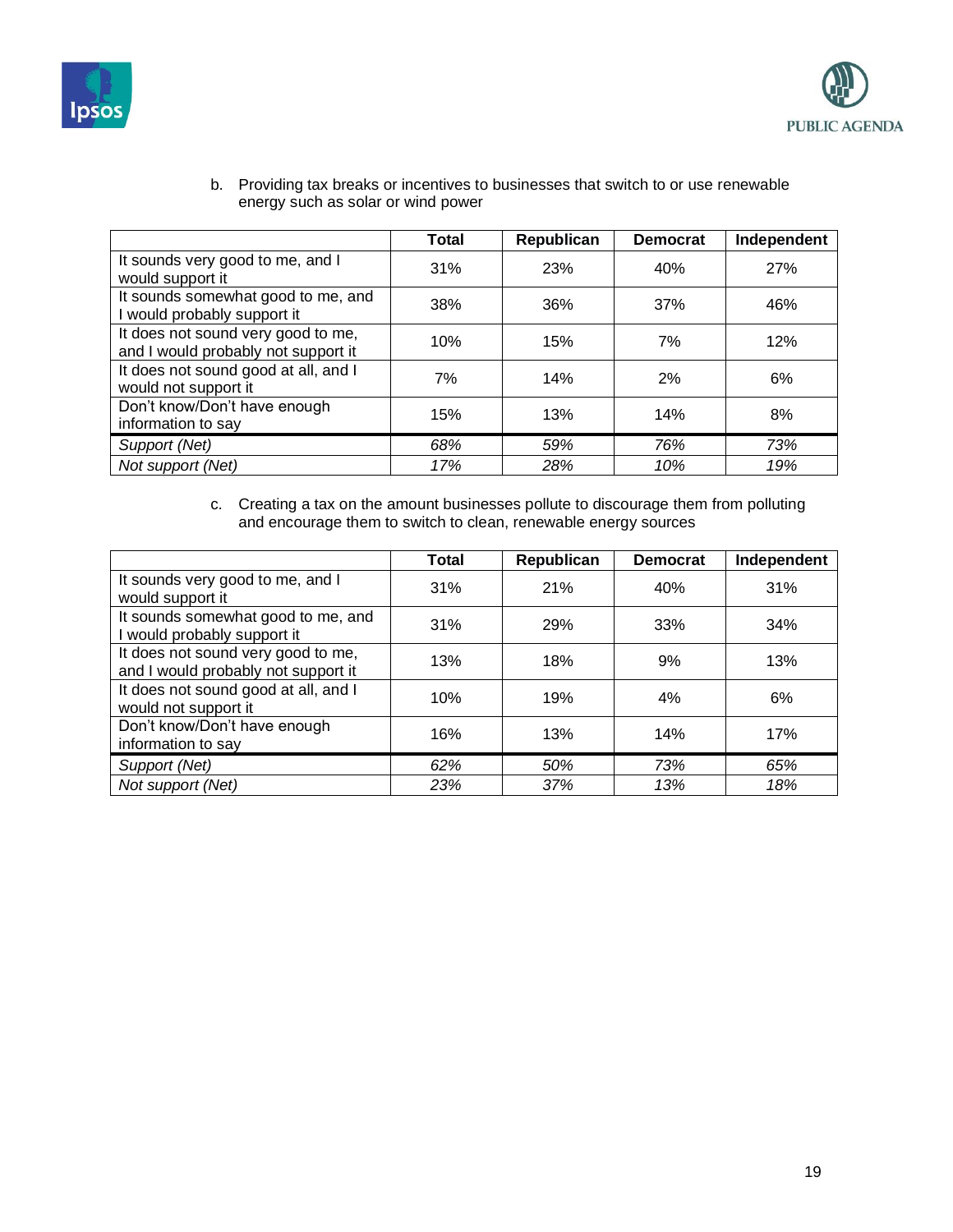



|                                                                           | <b>Total</b> | Republican | <b>Democrat</b> | Independent |
|---------------------------------------------------------------------------|--------------|------------|-----------------|-------------|
| It sounds very good to me, and I<br>would support it                      | 28%          | 22%        | 35%             | 26%         |
| It sounds somewhat good to me, and<br>I would probably support it         | 38%          | 37%        | 40%             | 43%         |
| It does not sound very good to me,<br>and I would probably not support it | 10%          | 14%        | 8%              | 10%         |
| It does not sound good at all, and I<br>would not support it              | 8%           | 14%        | 2%              | 10%         |
| Don't know/Don't have enough<br>information to say                        | 15%          | 13%        | 14%             | 11%         |
| Support (Net)                                                             | 66%          | 60%        | 75%             | 69%         |
| Not support (Net)                                                         | 18%          | 28%        | 11%             | 20%         |
|                                                                           |              |            |                 |             |

### d. Providing government grants and tax incentives for recycling companies

e. Mandating recycling for nearly all Americans businesses

|                                                                           | Total | Republican | <b>Democrat</b> | Independent |
|---------------------------------------------------------------------------|-------|------------|-----------------|-------------|
| It sounds very good to me, and I<br>would support it                      | 36%   | 27%        | 45%             | 39%         |
| It sounds somewhat good to me, and<br>I would probably support it         | 33%   | 30%        | 35%             | 38%         |
| It does not sound very good to me,<br>and I would probably not support it | 10%   | 15%        | 6%              | 10%         |
| It does not sound good at all, and I<br>would not support it              | 8%    | 17%        | 2%              | 5%          |
| Don't know/Don't have enough<br>information to say                        | 13%   | 11%        | 12%             | 9%          |
| Support (Net)                                                             | 69%   | 57%        | 80%             | 76%         |
| Not support (Net)                                                         | 18%   | 32%        | 8%              | 15%         |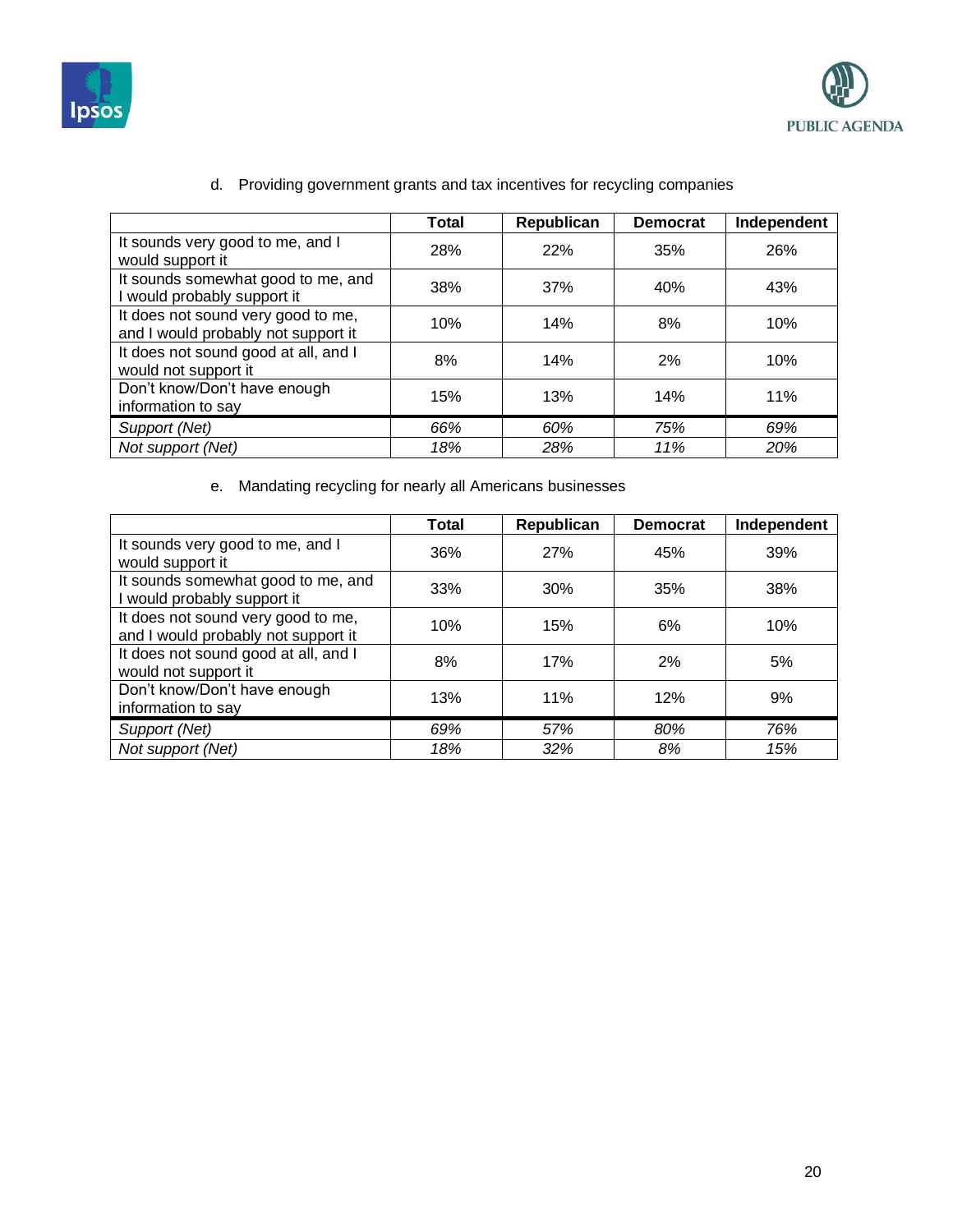



|                                                                           | <b>Total</b> | Republican | <b>Democrat</b> | Independent |
|---------------------------------------------------------------------------|--------------|------------|-----------------|-------------|
| It sounds very good to me, and I<br>would support it                      | 29%          | 23%        | 38%             | 22%         |
| It sounds somewhat good to me, and<br>I would probably support it         | 35%          | 34%        | 35%             | 37%         |
| It does not sound very good to me,<br>and I would probably not support it | 10%          | 13%        | 7%              | 10%         |
| It does not sound good at all, and I<br>would not support it              | 9%           | 16%        | 4%              | 11%         |
| Don't know/Don't have enough<br>information to say                        | 17%          | 14%        | 15%             | <b>20%</b>  |
| Support (Net)                                                             | 64%          | 57%        | 74%             | 59%         |
| Not support (Net)                                                         | 20%          | 29%        | 11%             | 21%         |

f. Providing tax breaks and other supports for oil, gas, and coal workers to help them retrain and find jobs in the green-energy economy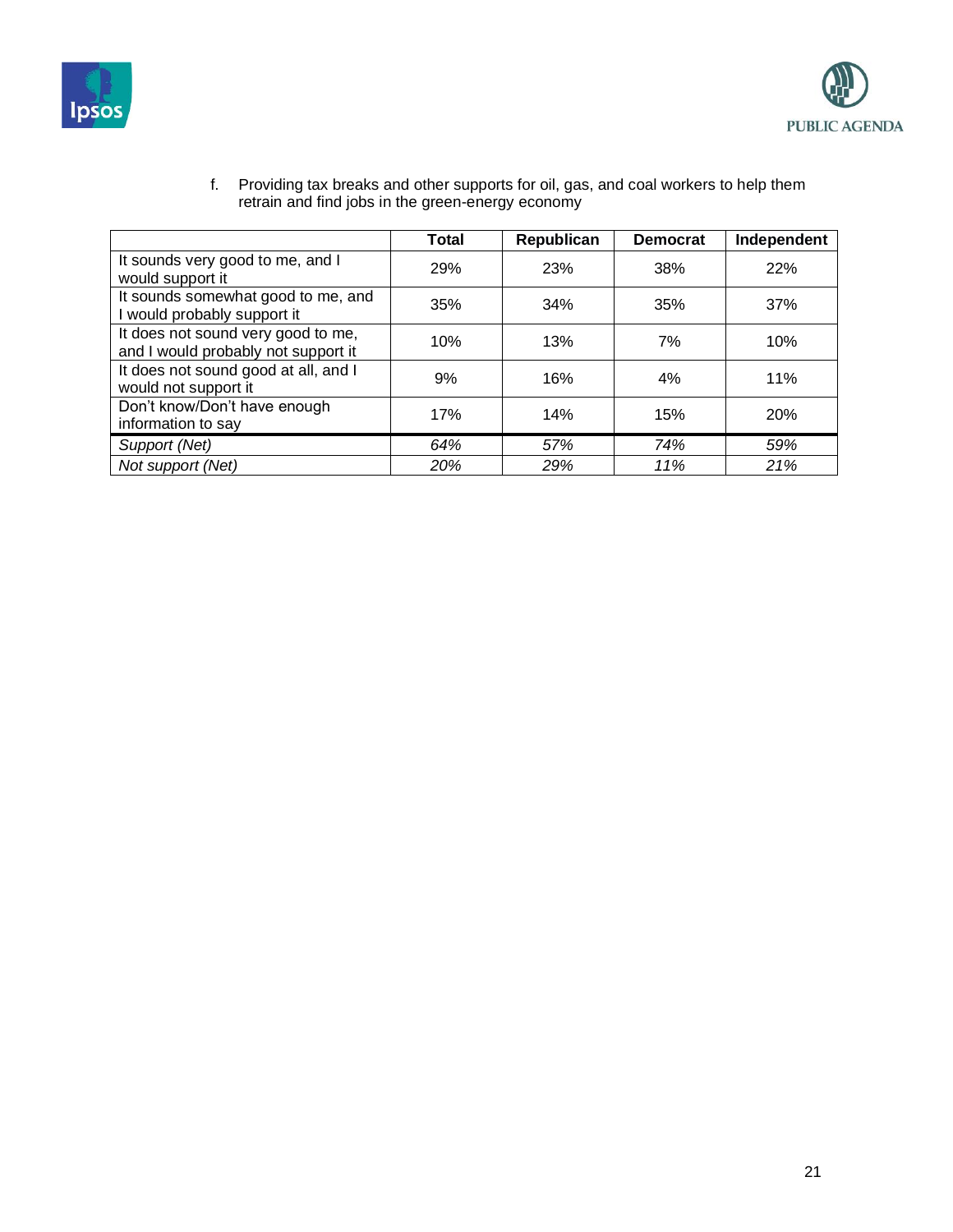



6. Earlier you said you [Q1A response: would support/would not support/don't know] the goal of shifting all American energy production to renewable sources by 2050. Do the following pieces of information make you more or less likely to support the U.S. going carbon neutral by 2050?

|                                                                                                                                                                                                                                                                                             | <b>Total</b> | Republican | <b>Democrat</b> | Independent |
|---------------------------------------------------------------------------------------------------------------------------------------------------------------------------------------------------------------------------------------------------------------------------------------------|--------------|------------|-----------------|-------------|
| Many economists believe that investing in<br>technologies and businesses to reduce<br>climate change will create jobs.                                                                                                                                                                      | 54%          | 41%        | 68%             | 56%         |
| Most scientists calculate that unless the world<br>seriously reduces climate pollution by 2050,<br>the climate impacts are likely to lead to more<br>extreme storms, floods and famines, as well<br>as mass migration, millions of deaths, and<br>dangerously unstable economic conditions. | 52%          | 37%        | 69%             | 46%         |
| The changing climate has increased the<br>frequency of record heat and rain events by<br>75% in North America and increased the<br>frequency of drought by 50%.                                                                                                                             | 52%          | 36%        | 70%             | 42%         |
| In order to stop emitting carbon dioxide into<br>the atmosphere, ordinary Americans will have<br>to significantly change their lifestyles.                                                                                                                                                  | 45%          | 34%        | 57%             | 41%         |
| The people most hurt by climate change are<br>the poor, elderly, and ill.                                                                                                                                                                                                                   | 44%          | 28%        | 62%             | 34%         |
| Shifting to a climate-friendly economy will<br>require major reductions or changes to<br>several major industries including coal, oil,<br>manufacturing, transportation, and agriculture.                                                                                                   | 42%          | 30%        | 54%             | 41%         |
| People currently employed in today's energy<br>industries like coal and oil will have to find<br>new jobs.                                                                                                                                                                                  | 38%          | 30%        | 48%             | 33%         |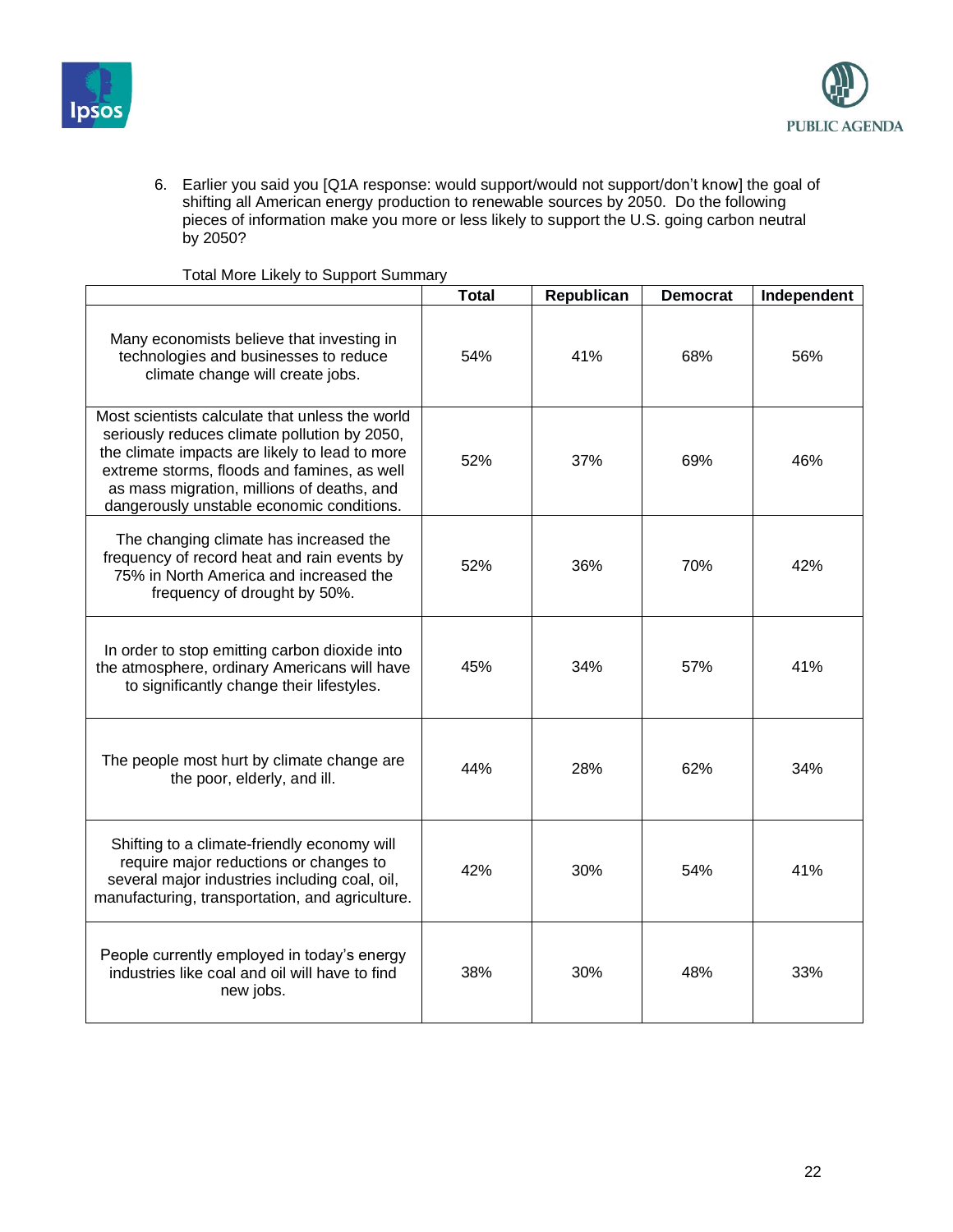



|                                                                                                                                                                                                                                                                                            | <b>Total</b> | Republican | <b>Democrat</b> | Independent |
|--------------------------------------------------------------------------------------------------------------------------------------------------------------------------------------------------------------------------------------------------------------------------------------------|--------------|------------|-----------------|-------------|
| People currently employed in today's energy<br>industries like coal and oil will have to find<br>new jobs.                                                                                                                                                                                 | 19%          | 27%        | 12%             | 19%         |
| Shifting to a climate-friendly economy will<br>require major reductions or changes to<br>several major industries including coal, oil,<br>manufacturing, transportation, and agriculture                                                                                                   | 15%          | 25%        | 8%              | 10%         |
| In order to stop emitting carbon dioxide into<br>the atmosphere, ordinary Americans will have<br>to significantly change their lifestyles                                                                                                                                                  | 15%          | 24%        | 8%              | 17%         |
| The people most hurt by climate change are<br>the poor, elderly, and ill                                                                                                                                                                                                                   | 13%          | 20%        | 7%              | 14%         |
| Most scientists calculate that unless the world<br>seriously reduces climate pollution by 2050,<br>the climate impacts are likely to lead to more<br>extreme storms, floods and famines, as well<br>as mass migration, millions of deaths, and<br>dangerously unstable economic conditions | 12%          | 22%        | 7%              | 6%          |
| The changing climate has increased the<br>frequency of record heat and rain events by<br>75% in North America and increased the<br>frequency of drought by 50%                                                                                                                             | 9%           | 15%        | 3%              | 14%         |
| Many economists believe that investing in<br>technologies and businesses to reduce<br>climate change will create jobs                                                                                                                                                                      | 9%           | 16%        | 3%              | 10%         |

# Total Less Likely to Support Summary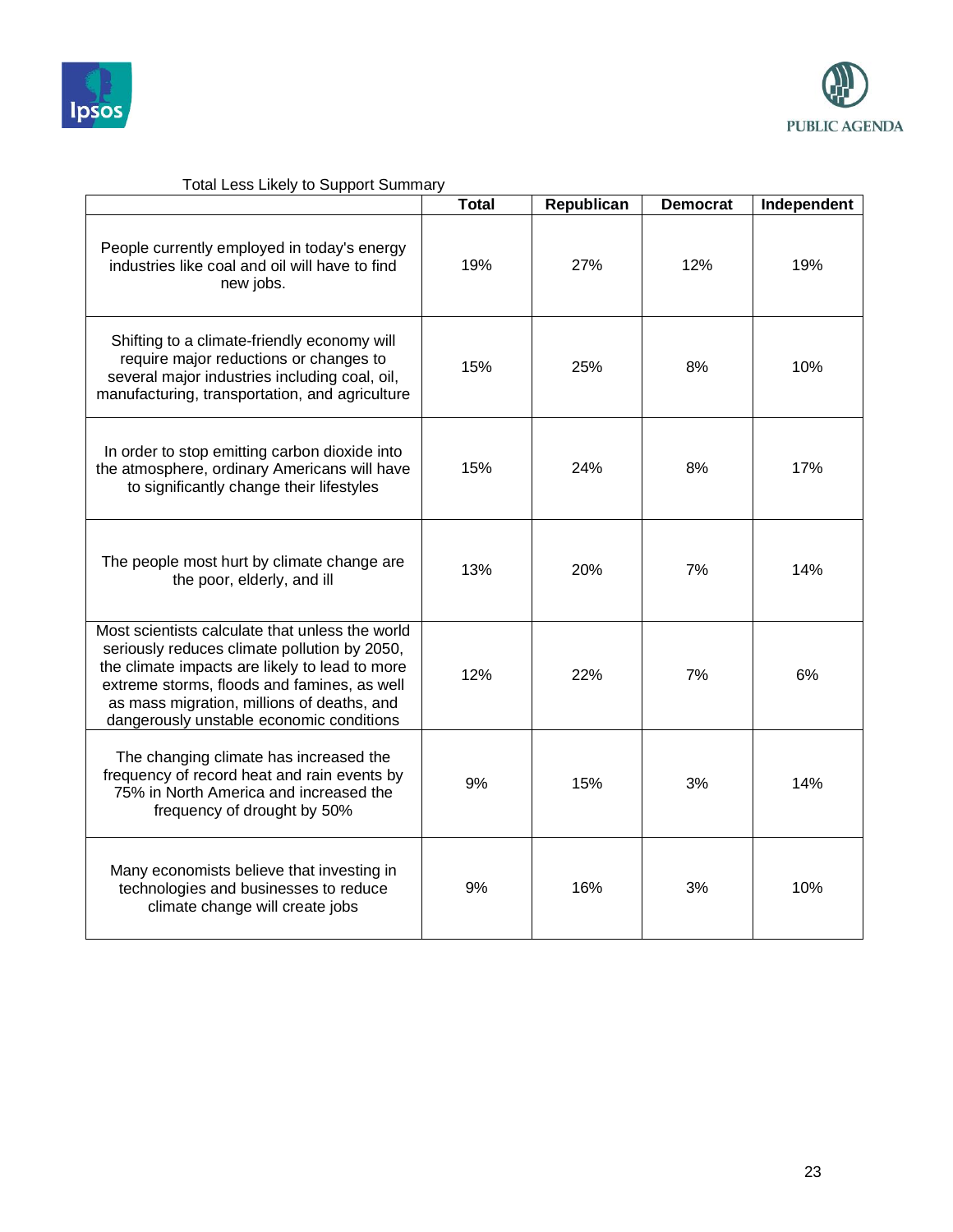



a. Most scientists calculate that unless the world seriously reduces climate pollution by 2050, the climate impacts are likely to lead to more extreme storms, floods and famines, as well as mass migration, millions of deaths, and dangerously unstable economic conditions.

|                              | Total | Republican | <b>Democrat</b> | Independent |
|------------------------------|-------|------------|-----------------|-------------|
| Much more likely             | 27%   | 14%        | 41%             | 20%         |
| Somewhat more likely         | 25%   | 22%        | 28%             | 26%         |
| No different                 | 23%   | 30%        | 15%             | 25%         |
| Somewhat less likely         | 5%    | 8%         | 5%              | 2%          |
| Much less likely             | 7%    | 14%        | 2%              | 4%          |
| Don't know                   | 13%   | 11%        | 9%              | 23%         |
| More likely to support (Net) | 52%   | 37%        | 69%             | 46%         |
| Less likely to support (Net) | 12%   | 22%        | 7%              | 6%          |

b. The changing climate has increased the frequency of record heat and rain events by 75% in North America and increased the frequency of drought by 50%.

|                              | <b>Total</b> | Republican | <b>Democrat</b> | Independent |
|------------------------------|--------------|------------|-----------------|-------------|
| Much more likely             | 24%          | 13%        | 38%             | 11%         |
| Somewhat more likely         | 28%          | 23%        | 32%             | 31%         |
| No different                 | 25%          | 35%        | 17%             | 20%         |
| Somewhat less likely         | 4%           | 4%         | 2%              | 13%         |
| Much less likely             | 5%           | 11%        | 1%              | 1%          |
| Don't know                   | 14%          | 13%        | 10%             | 24%         |
| More likely to support (Net) | 52%          | 36%        | 70%             | 42%         |
| Less likely to support (Net) | 9%           | 15%        | 3%              | 14%         |

c. Many economists believe that investing in technologies and businesses to reduce climate change will create jobs.

|                              | <b>Total</b> | Republican | <b>Democrat</b> | Independent |
|------------------------------|--------------|------------|-----------------|-------------|
| Much more likely             | 23%          | 16%        | 31%             | 15%         |
| Somewhat more likely         | 31%          | 25%        | 37%             | 41%         |
| No different                 | 25%          | 33%        | 20%             | 15%         |
| Somewhat less likely         | 4%           | 7%         | 2%              | 7%          |
| Much less likely             | 4%           | 9%         | 1%              | 3%          |
| Don't know                   | 12%          | 10%        | 9%              | 19%         |
| More likely to support (Net) | 54%          | 41%        | 68%             | 56%         |
| Less likely to support (Net) | 9%           | 16%        | 3%              | 10%         |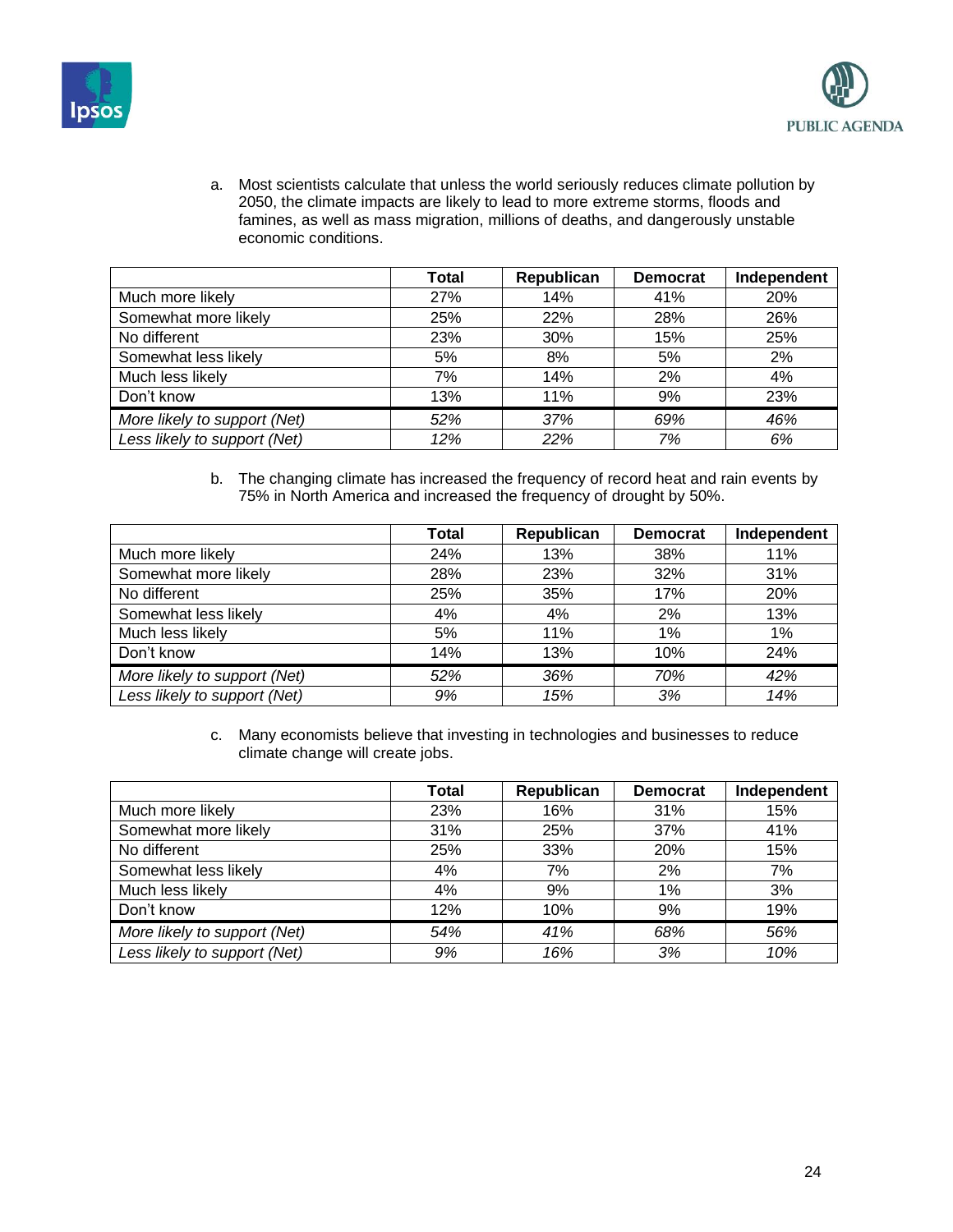



- **Total Republican Democrat Independent** Much more likely **18%** 18% 12% 24% 13% Somewhat more likely **20%** 18% 24% 20% 20% No different 1 1 30% 33% 33% 30% 30% 37% Somewhat less likely 12% 13% 9% 16% Much less likely **12%** 14% 3% 3% 3% Don't know 13% 10% 10% 21% *More likely to support (Net) 38% 30% 48% 33% Less likely to support (Net) 19% 27% 12% 19%*
- d. People currently employed in today's energy industries like coal and oil will have to find new jobs.

e. The people most hurt by climate change are the poor, elderly, and ill.

|                              | Total | Republican | <b>Democrat</b> | Independent |
|------------------------------|-------|------------|-----------------|-------------|
| Much more likely             | 21%   | 14%        | 32%             | 9%          |
| Somewhat more likely         | 23%   | 15%        | 30%             | 25%         |
| No different                 | 29%   | 38%        | 21%             | 27%         |
| Somewhat less likely         | 6%    | 9%         | 4%              | 10%         |
| Much less likely             | 6%    | 11%        | 3%              | 4%          |
| Don't know                   | 14%   | 13%        | 9%              | 25%         |
| More likely to support (Net) | 44%   | 28%        | 62%             | 34%         |
| Less likely to support (Net) | 13%   | 20%        | 7%              | 14%         |

f. Shifting to a climate-friendly economy will require major reductions or changes to several major industries including coal, oil, manufacturing, transportation, and agriculture.

|                              | <b>Total</b> | Republican | <b>Democrat</b> | Independent |
|------------------------------|--------------|------------|-----------------|-------------|
| Much more likely             | 19%          | 13%        | 26%             | 11%         |
| Somewhat more likely         | 23%          | 17%        | 28%             | 30%         |
| No different                 | 30%          | 34%        | 29%             | 27%         |
| Somewhat less likely         | 8%           | 12%        | 5%              | 8%          |
| Much less likely             | 7%           | 13%        | 2%              | 2%          |
| Don't know                   | 13%          | 12%        | 10%             | 22%         |
| More likely to support (Net) | 42%          | 30%        | 54%             | 41%         |
| Less likely to support (Net) | 15%          | 25%        | 8%              | 10%         |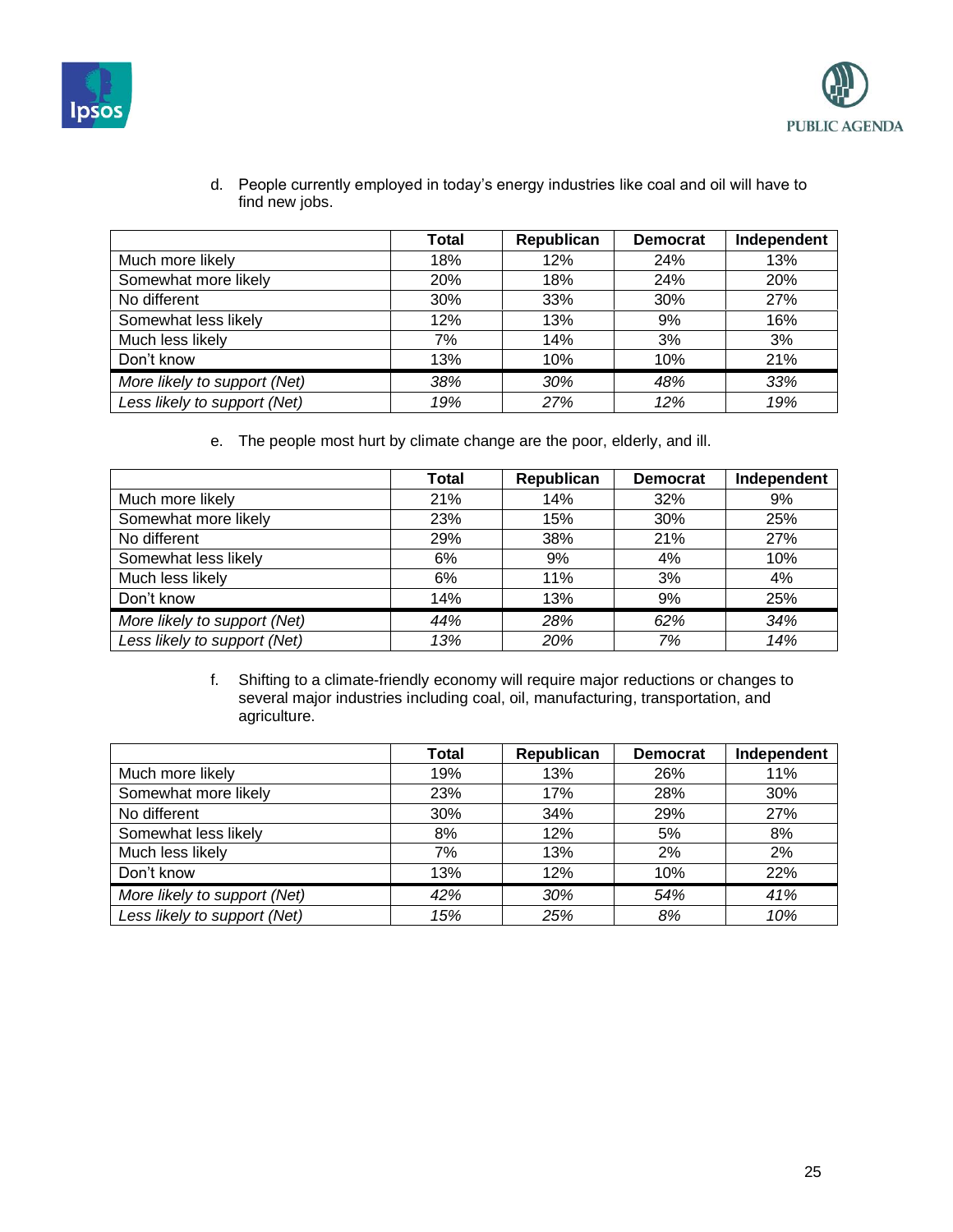



g. In order to stop emitting carbon dioxide into the atmosphere, ordinary Americans will have to significantly change their lifestyles.

|                              | Total | Republican | <b>Democrat</b> | Independent |
|------------------------------|-------|------------|-----------------|-------------|
| Much more likely             | 17%   | 10%        | 21%             | 20%         |
| Somewhat more likely         | 28%   | 24%        | 35%             | 21%         |
| No different                 | 28%   | 32%        | 25%             | 23%         |
| Somewhat less likely         | 9%    | 12%        | 5%              | 13%         |
| Much less likely             | 6%    | 12%        | 3%              | 4%          |
| Don't know                   | 12%   | 10%        | 10%             | 20%         |
| More likely to support (Net) | 45%   | 34%        | 57%             | 41%         |
| Less likely to support (Net) | 15%   | 24%        | 8%              | 17%         |

7. What is your opinion of the following:

Total Favorable Summary

|                          | Total | Republican | <b>Democrat</b> | Independent |
|--------------------------|-------|------------|-----------------|-------------|
| Climate scientists       | 59%   | 42%        | 78%             | 61%         |
| Climate activists        | 51%   | 31%        | 75%             | 53%         |
| Green New Deal           | 44%   | 28%        | 61%             | 42%         |
| Paris Climate Agreement  | 43%   | 27%        | 63%             | 34%         |
| The oil and gas industry | 41%   | 57%        | 31%             | 42%         |

### a. Paris Climate Agreement

|                      | Total | Republican | <b>Democrat</b> | Independent |
|----------------------|-------|------------|-----------------|-------------|
| Very favorable       | 18%   | 6%         | 34%             | 9%          |
| Somewhat favorable   | 25%   | 22%        | 29%             | 25%         |
| Not very favorable   | 11%   | 17%        | 7%              | 8%          |
| Not at all favorable | 12%   | 25%        | 2%              | 10%         |
| Don't know           | 35%   | 31%        | 28%             | 48%         |
| Favorable (Net)      | 43%   | 27%        | 63%             | 34%         |
| Not favorable (Net)  | 23%   | 42%        | 9%              | 18%         |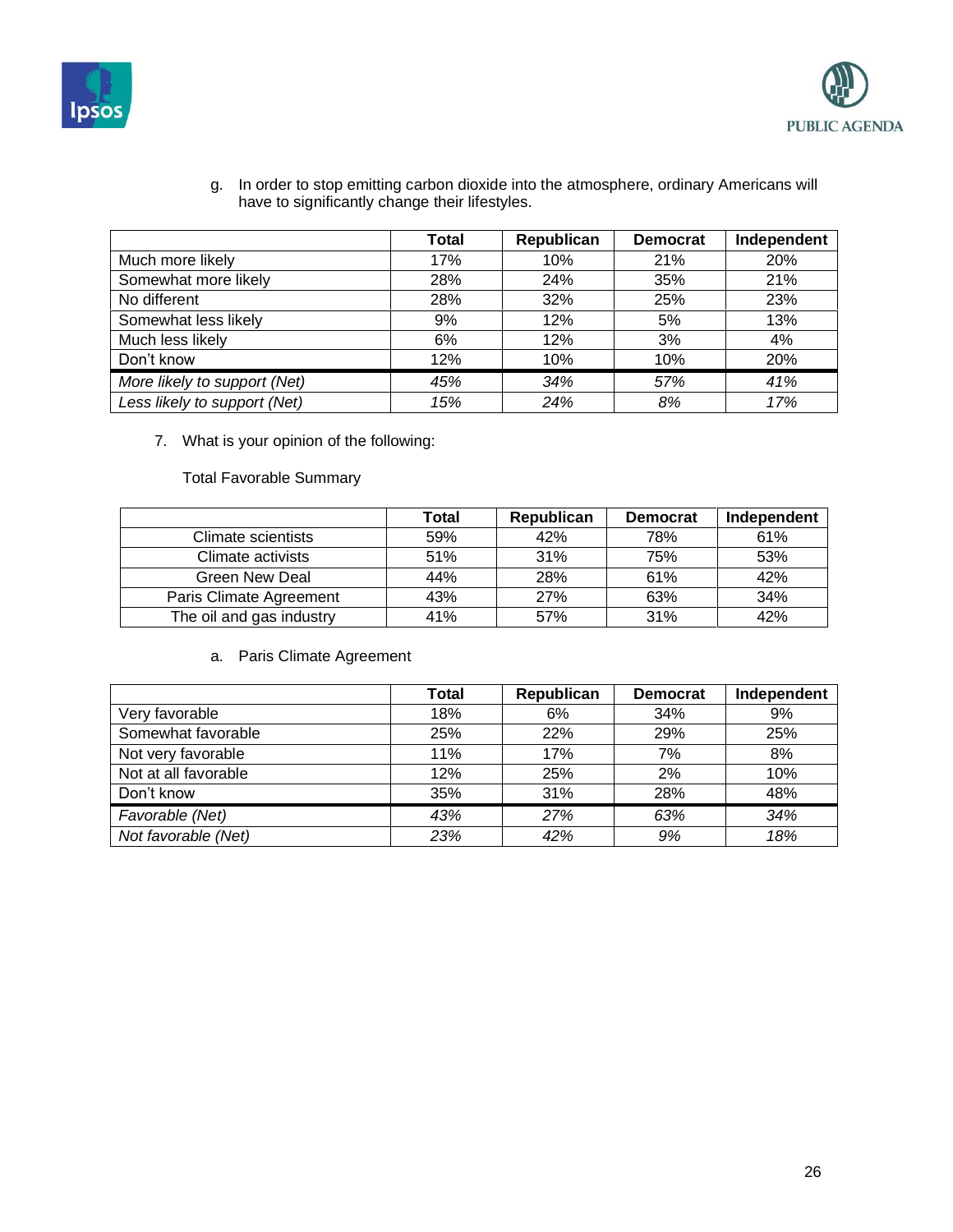



### b. Green New Deal

|                      | <b>Total</b> | Republican | <b>Democrat</b> | Independent |
|----------------------|--------------|------------|-----------------|-------------|
| Very favorable       | 17%          | 8%         | 27%             | 5%          |
| Somewhat favorable   | 27%          | 20%        | 34%             | 37%         |
| Not very favorable   | 9%           | 13%        | 7%              | 5%          |
| Not at all favorable | 14%          | 33%        | 2%              | 9%          |
| Don't know           | 33%          | 26%        | 30%             | 44%         |
| Favorable (Net)      | 44%          | 28%        | 61%             | 42%         |
| Not favorable (Net)  | 23%          | 46%        | 9%              | 14%         |

### c. Climate scientists

|                      | Total | Republican | <b>Democrat</b> | Independent |
|----------------------|-------|------------|-----------------|-------------|
| Very favorable       | 30%   | 18%        | 45%             | 20%         |
| Somewhat favorable   | 29%   | 23%        | 33%             | 41%         |
| Not very favorable   | 12%   | 22%        | 5%              | 7%          |
| Not at all favorable | 9%    | 21%        | $1\%$           | 10%         |
| Don't know           | 20%   | 15%        | 16%             | 22%         |
| Favorable (Net)      | 59%   | 42%        | 78%             | 61%         |
| Not favorable (Net)  | 21%   | 43%        | 6%              | 17%         |

#### d. Climate activists

|                      | Total      | Republican | <b>Democrat</b> | Independent |
|----------------------|------------|------------|-----------------|-------------|
| Very favorable       | 18%        | 8%         | <b>29%</b>      | 17%         |
| Somewhat favorable   | 33%        | 22%        | 46%             | 36%         |
| Not very favorable   | 15%        | 24%        | 7%              | 11%         |
| Not at all favorable | 14%        | 32%        | 3%              | 8%          |
| Don't know           | <b>20%</b> | 13%        | 15%             | <b>27%</b>  |
| Favorable (Net)      | 51%        | 31%        | 75%             | 53%         |
| Not favorable (Net)  | 29%        | 56%        | 10%             | 20%         |

# e. The oil and gas industry

|                      | Total | Republican | <b>Democrat</b> | Independent |
|----------------------|-------|------------|-----------------|-------------|
| Very favorable       | 10%   | 18%        | 7%              | 4%          |
| Somewhat favorable   | 31%   | 39%        | 24%             | 38%         |
| Not very favorable   | 29%   | 23%        | 35%             | 31%         |
| Not at all favorable | 14%   | 8%         | 22%             | 9%          |
| Don't know           | 16%   | 12%        | 13%             | 19%         |
| Favorable (Net)      | 41%   | 57%        | 31%             | 42%         |
| Not favorable (Net)  | 43%   | 31%        | 56%             | 39%         |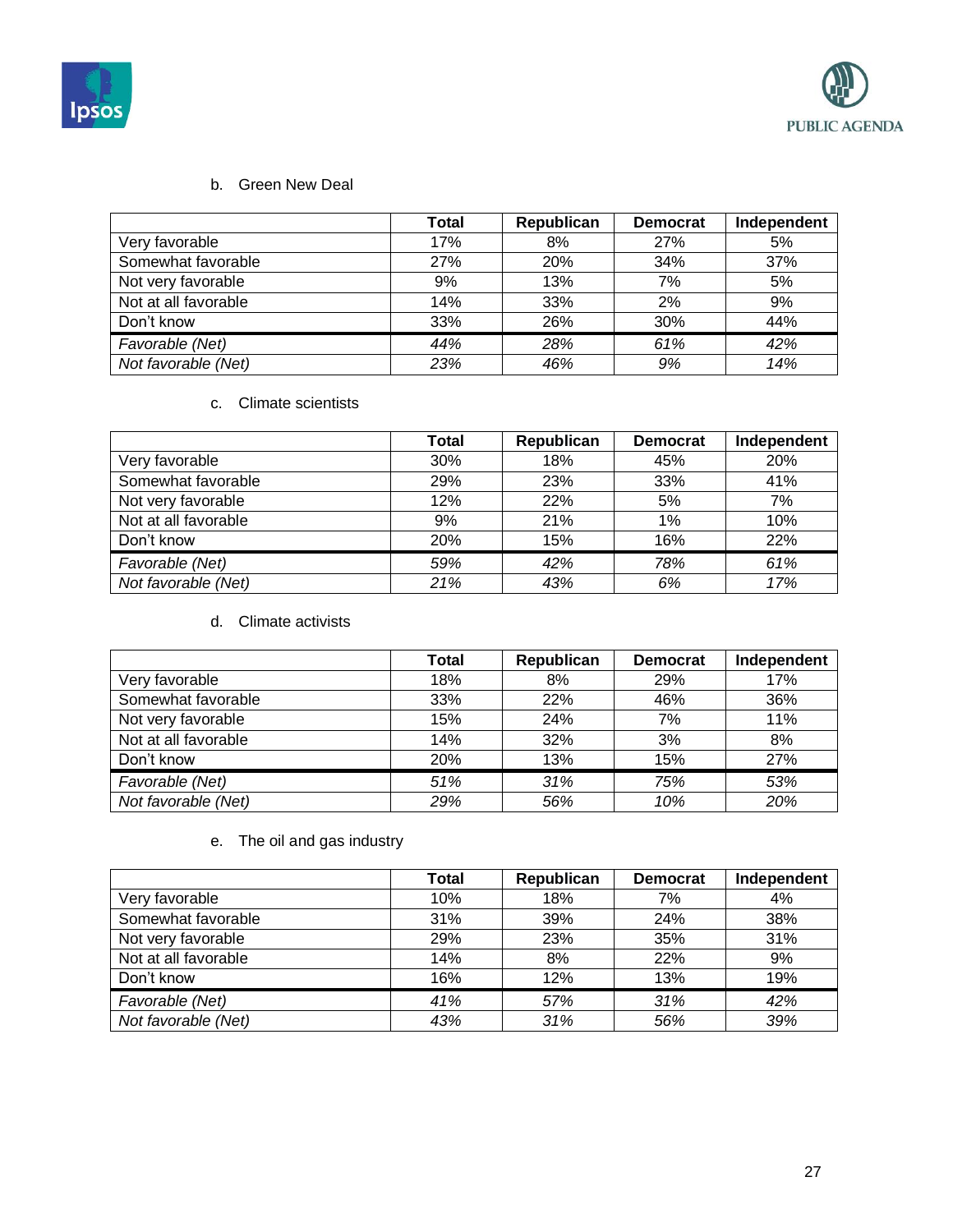



|                                       | <b>Total</b> | Republican | <b>Democrat</b> | Independent |
|---------------------------------------|--------------|------------|-----------------|-------------|
| It is my number one issue             | 4%           | 4%         | 4%              | 2%          |
| It is one of my top issues            | 16%          | 7%         | 28%             | 7%          |
| It is one of many issues I care about | 31%          | 27%        | 36%             | 47%         |
| It is important, but a lower priority | 17%          | 24%        | 12%             | 14%         |
| It is not an issue for me             | 17%          | 27%        | 9%              | 9%          |
| Don't know                            | 15%          | 10%        | 11%             | 22%         |
| Top issue (Net)                       | 19%          | 11%        | 32%             | 8%          |
| Issue (Net)                           | 48%          | 51%        | 48%             | 61%         |

8. To what extent, if at all, will a candidate's position on climate change factor into who you decide to support?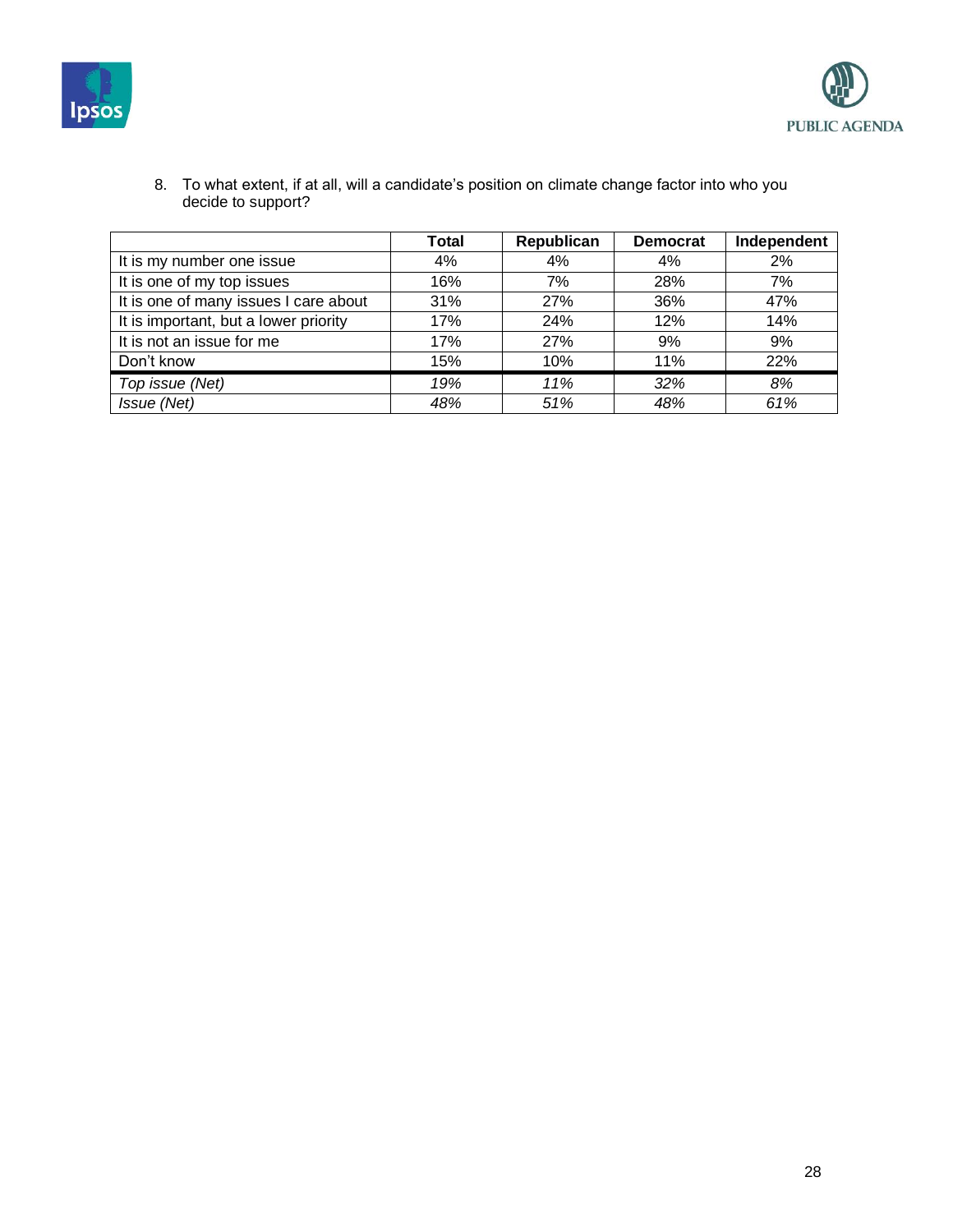



### **About the Study**

These are some of the findings of an Ipsos poll conducted between January 10-13, 2020 on behalf of USA Today and Public Agenda. For this survey, a sample of roughly 1,006 adults age 18+ from the continental U.S. Alaska and Hawaii was interviewed online in English. The sample includes 407 Democrats, 397 Republicans, and 102 Independents.

The sample for this study was randomly drawn from Ipsos' online panel (see link below for more info on "Access Panels and Recruitment"), partner online panel sources, and "river" sampling (see link below for more info on the Ipsos "Ampario Overview" sample method) and does not rely on a population frame in the traditional sense. Ipsos uses fixed sample targets, unique to each study, in drawing a sample. After a sample has been obtained from the Ipsos panel, Ipsos calibrates respondent characteristics to be representative of the U.S. Population using standard procedures such as rakingratio adjustments. The source of these population targets is U.S. Census 2016 American Community Survey data. The sample drawn for this study reflects fixed sample targets on demographics. Posthoc weights were made to the population characteristics on gender, age, race/ethnicity, region, and education.

Statistical margins of error are not applicable to online non-probability polls. All sample surveys and polls may be subject to other sources of error, including, but not limited to coverage error and measurement error. Where figures do not sum to 100, this is due to the effects of rounding. The precision of Ipsos online polls is measured using a credibility interval. In this case, the poll has a credibility interval of plus or minus 3.5 percentage points for all respondents. Ipsos calculates a design effect (DEFF) for each study based on the variation of the weights, following the formula of Kish (1965). This study had a credibility interval adjusted for design effect of the following (n=1,006, DEFF=1.5, adjusted Confidence Interval=+/-5.0 percentage points).

The poll also has a credibility interval plus or minus 5.5 percentage points for Democrats, plus or minus 5.6 percentage points for Republicans, and plus or minus 11.1 percentage points for Independents.

#### **For more information about this research, please contact:**

Chris Jackson Vice President, US Public Affairs +1 202 420-2025 [chris.jackson@ipsos.com](mailto:chris.jackson@ipsos.com)

Kate Silverstein Media Relations, US Public Affairs +1 718 755-8829 [kate.silverstein@ipsos.com](mailto:kate.silverstein@ipsos.com)